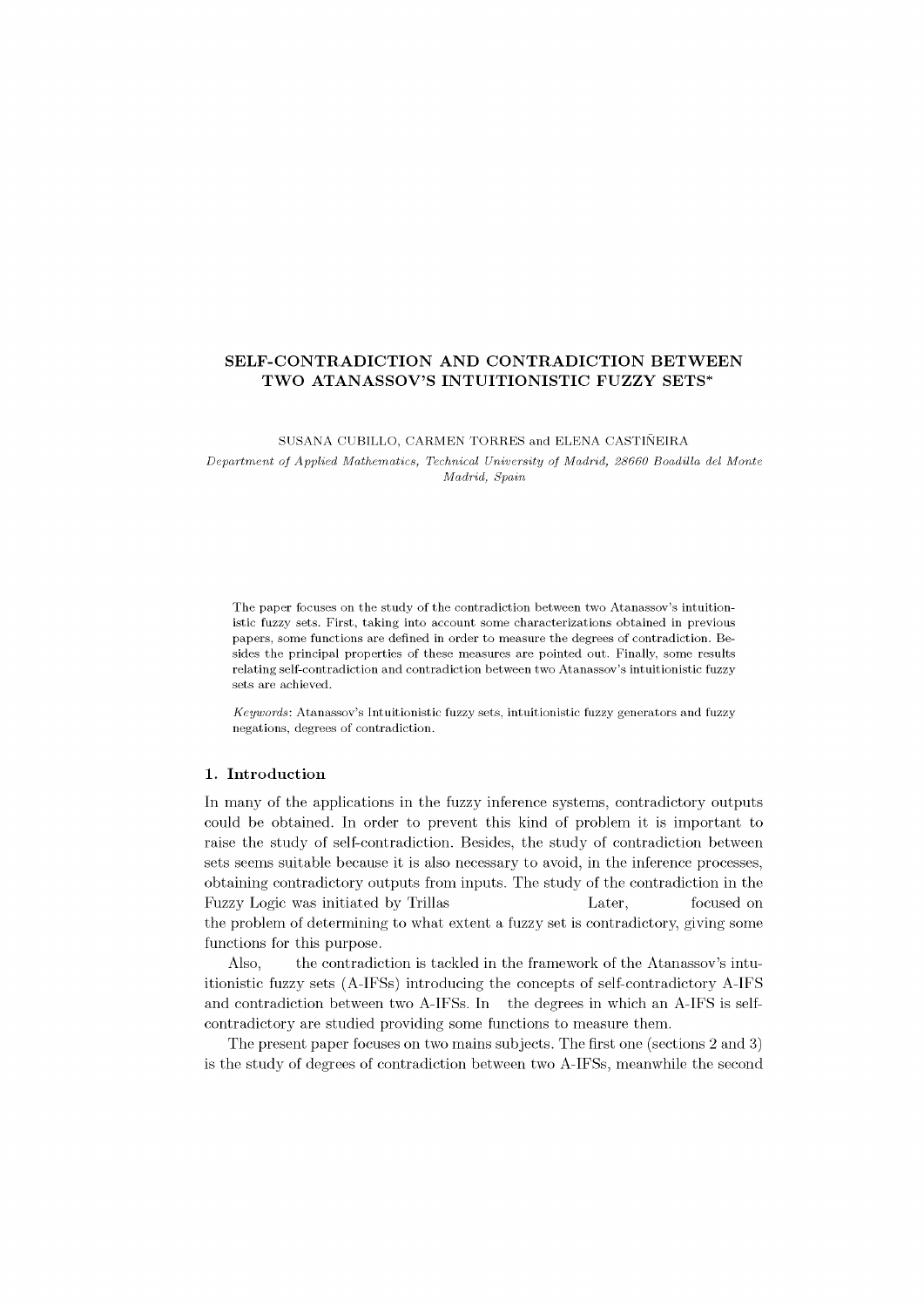one (section 4) is to relate contradiction between two A-IFSs and self-contradiction. Let us remember that:

**Definition 1.** *(<sup>1</sup> )* An Atanassov's intuitionistic fuzzy set (A-IFS) *A,* in the universe  $X \neq \emptyset$ , is a set given as  $A = \{(x, \mu_A(x), \nu_A(x)) : x \in X\}$ , where  $\mu_A : X \to [0,1]$ ,  $\nu_A: X \to [0,1]$  are called membership and non-membership functions, respectively, and such that  $\mu_A(x) + \nu_A(x) \leq 1$  holds for all  $x \in X$ .

Furthermore, an A-IFS could be considered as an L-fuzzy set as defined by Goguen<sup>9</sup> being, in this case,  $L = \{(\alpha_1, \alpha_2) \in [0, 1]^2 : \alpha_1 + \alpha_2 \le 1\}$ , with the partial order  $\leq_L$  defined as follows: given  $\boldsymbol{\alpha} = (\alpha_1, \alpha_2), \boldsymbol{\beta} = (\beta_1, \beta_2) \in L$ ,

$$
\alpha \leq_L \beta \iff \alpha_1 \leq \beta_1 \& \alpha_2 \geq \beta_2.
$$

 $(L, \leq_L)$  is a complete lattice with smallest element,  $0_L = (0, 1)$ , and greatest element,  $1_L = (1, 0)$ .

Thus, an A-IFS A is an L-fuzzy set whose L-membership function  $\chi^A \in L^X$  =  $\{\chi : X \to L\}$  is defined for each  $x \in X$  as  $\chi^A(x) = (\mu_A(x), \nu_A(x))$ , and let us denote  $\chi^A(X) = \{\chi^A(x) : x \in X\}$  the image of X under  $\chi^A$ , that we also call range of *A.* Let us denote the set of all intuitionistic (or Atanassov's) fuzzy sets on *X* as  $AIF(X)$ .

Also, let us recall that a decreasing function  $\mathcal{N}: L \to L$  is an intuitionistic fuzzy negation (IFN) if  $\mathcal{N}(\mathbf{0}_L) = \mathbf{1}_L$  and  $\mathcal{N}(\mathbf{1}_L) = \mathbf{0}_L$  hold. Moreover,  $\mathcal{N}$  is a strong IFN if the equality  $\mathcal{N}(\mathcal{N}(\alpha)) = \alpha$  holds for all  $\alpha \in L$ . Bustince *et al.* in <sup>2</sup> introduced the intuitionistic fuzzy generators, that can be used to build intuitionistic fuzzy negations, and Deschrijver *et al.* in <sup>8</sup> proved that any strong IFN  $\mathcal N$  is characterized by a strong negation  $N : [0,1] \rightarrow [0,1]$  by means of the formula  $\mathcal{N}(\alpha_1, \alpha_2)$  $(N(1-\alpha_2),1-N(\alpha_1))$ , for all  $(\alpha_1,\alpha_2)\in L$ . Furthermore, let us remember that Trillas in <sup>10</sup> showed that N is a strong negation if and only if there exists an order automorphism in the unit interval  $g$  ( $g$  : [0,1]  $\rightarrow$  [0,1] a bijective and strictly increasing function), such that  $N(\alpha) = g^{-1}(1 - g(\alpha))$ , for all  $\alpha \in [0,1]$ , and it will be said that *g* is the generator of negation *N.* 

Thus a strong IFN  $\mathcal N$  is also determined or generated by an order automorphism *g* in [0,1]. Sometimes we will denote  $\mathcal{N} = \mathcal{N}_g$  in reference to this fact, and we will say that  $\mathcal{N}_q$  is given by g.

# 2. Degrees of  $N$ -Contradiction between two A-IFSs

The study of contradiction between two sets is interesting because, in the inference process, it is desirable to avoid new results being incoherent with the previous information. In this section we deal with degrees of contradiction between two A-IFSs when a strong IFN,  $\mathcal{N}$ , is considered; that is, the degrees of  $\mathcal{N}$ -contradiction. For this, we introduce some functions and study some of their properties.

In<sup>7</sup>, it was established that, given  $A, B \in \mathcal{AIF}(X)$  the A-IFSs determined by  $\chi^A = (\mu_A, \nu_A) \in L^X$ , and  $\chi^B = (\mu_B, \nu_B) \in L^X$ , and a strong IFN, N, associated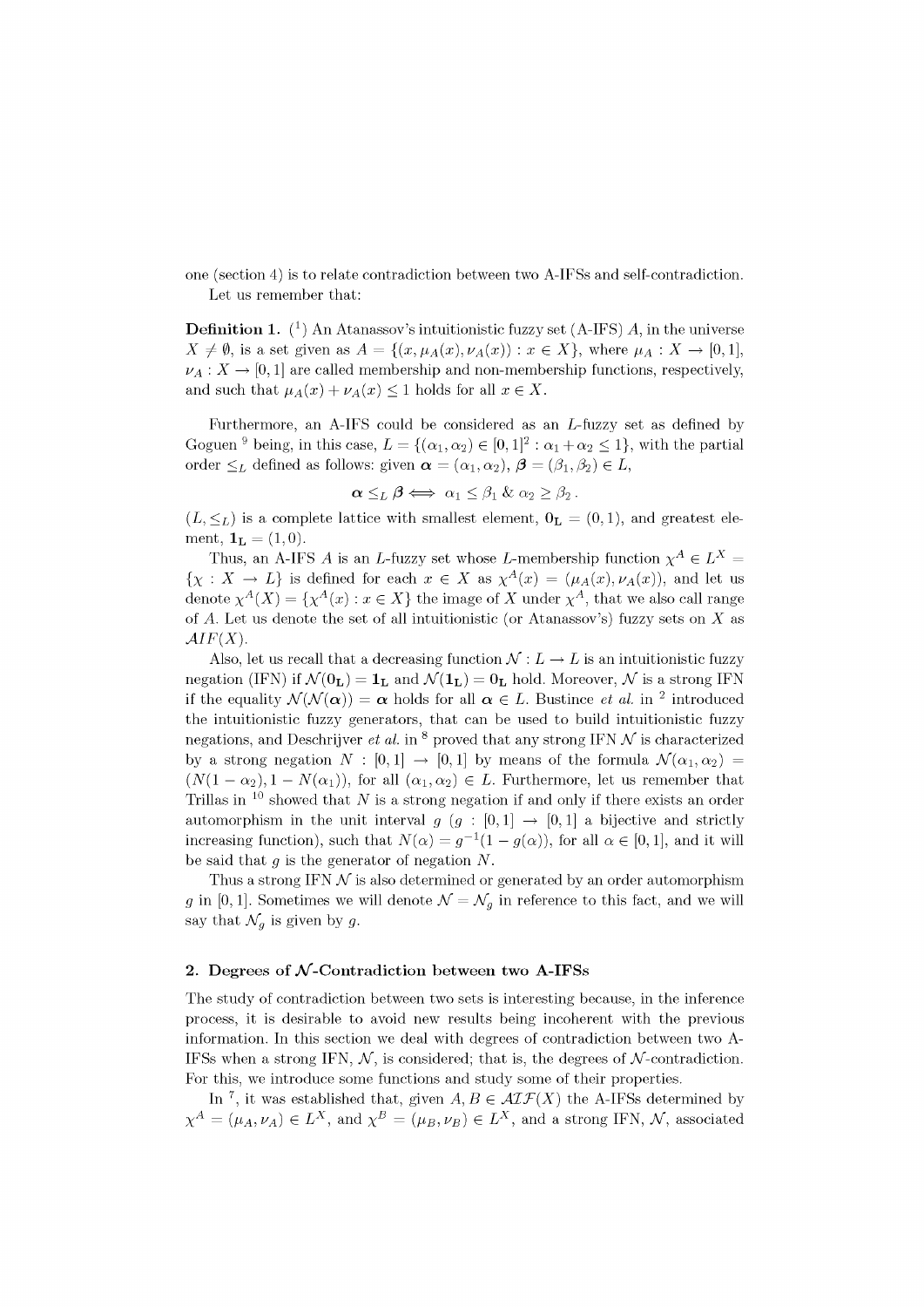with the strong negation  $N$ , it will be said that  $A$  and  $B$  are  $N$ -contradictory if  $\chi^A \leq_L N \circ \chi^B$ , that is, for all  $x \in X$ ,  $\chi^A(x) \leq_L (N \circ \chi^B)(x)$ .

Furthermore, some characterizations were reached in the same paper:

(i)  $\vec{A}$  and  $\vec{B}$  are  $\vec{N}$ -contradictory if and only if the following inequalities hold

$$
N(\mu_A(x)) + \nu_B(x) \ge 1 \text{ and } N(\mu_B(x)) + \nu_A(x) \ge 1, \quad \forall x \in X
$$

(ii)  $\vec{A}$  and  $\vec{B}$  are  $\vec{N}$ -contradictory if and only if

 $g(\mu_A(x)) + g(1 - \nu_B(x)) \leq 1$  and  $g(\mu_B(x)) + g(1 - \nu_A(x)) \leq 1$ ,  $\forall x \in X$ 

where g is the generator of the negation N associated to  $\mathcal N$ .

From these characterizations, the following result is reached:

**Lemma 1.** Given  $A, B \in \mathcal{AIF}(X)$  with membership/non-membership function  $(L$ -membership function)  $\chi^A = (\mu_A, \nu_A) \in L^X$  and  $\chi^B = (\mu_B, \nu_B) \in L^X$  respec*tively, and given*  $N$  *the strong IFN generated by g, if A, B are*  $N$ -*contradictory then*  $g(\mu_A(x)) + g(\mu_B(x)) \leq 1$ . Besides, if  $g(1 - \nu_A(x)) + g(1 - \nu_B(x)) \leq 1$  then A, B are  $N$ -contradictory.

**Proof.** As A, B are A-IFSs,  $\mu_A(x) + \nu_A(x) \leq 1$  and  $\mu_B(x) + \nu_B(x) \leq 1$  and so  $g(\mu_A(x)) \leq g(1-\nu_A(x))$  and  $g(\mu_B(x)) \leq g(1-\nu_B(x))$ , for all g order automorphism. *A, B* are N-contradictory if and only if  $g(\mu_A(x)) + g(1 - \nu_B(x)) \leq 1$  and

 $g(\mu_B(x)) + g(1 - \nu_A(x)) \leq 1$ , being g the order automorphism associated to N. Then,  $g(\mu_A(x)) + g(\mu_B(x)) \leq g(1 - \nu_A(x)) + g(\mu_B(x)) \leq 1$ 

Now, if  $g(1 - \nu_A(x)) + g(1 - \nu_B(x)) \leq 1$  then  $g(\mu_A(x)) + g(1 - \nu_B(x)) \leq g(1 - \nu_B(x))$  $\nu_A(x)+g(1-\nu_B(x)) \leq 1$  and  $g(\mu_B(x))+g(1-\nu_A(x)) \leq g(1-\nu_B(x))+g(1-\nu_A(x)) \leq$ 1; thereby  $A, B$  are  $\mathcal N$ -contradictory.

**Remark 1.** Let us note that a fuzzy set could be considered as an A-IFS A where  $\nu_A(x) = 1 - \mu_A(x)$  for all  $x \in X$ . So, if we have *A* and *B* two fuzzy sets, and the strong IFN  $\mathcal N$  is determined by the strong fuzzy negation  $N_g$ , then  $A, B$  are  $\mathcal N$ contradictory if and only if  $g(\mu_A(x)) + g(\mu_B(x)) \leq 1$  for all  $x \in X$ . This condition, in the framework of the fuzzy sets, means that  $A, B$  are  $N_q$ -contradictory. So, the contradiction in fuzzy sets is a particular case of the contradiction give here.

Let us observe that the curve  $N(\alpha_1) + \alpha_2 = 1$  (that, of course, is coincidental with  $g(\alpha_1) + g(1 - \alpha_2) = 1$ , points out the limit of the contradiction region.

Given  $A, B \in \mathcal{AIF}(X)$  determined by  $\chi^A = (\mu_A, \nu_A), \chi^B = (\mu_B, \nu_B) \in L^X$ , we will denote  $\chi^{AB} = (\mu_A, \nu_B)$ , and  $\chi^{BA} = (\mu_B, \nu_A)$ .  $\chi^{AB}$  and  $\chi^{BA} \in ([0,1] \times [0,1])^A$ and are not, in general, A-IFSs because they could take values out of *L.* Besides if we consider the set  $\mathcal{R}_{\mathcal{N}} = \{(\alpha_1, \alpha_2) \in [0, 1]^2 : N(\alpha_1) + \alpha_2 \geq 1\},\$  *A* and *B* are  $\mathcal N$ -contradictory if and only if

$$
\chi^{AB}(X) \subset \mathcal{R}_{\mathcal{N}}
$$
 and  $\chi^{BA}(X) \subset \mathcal{R}_{\mathcal{N}}$ ,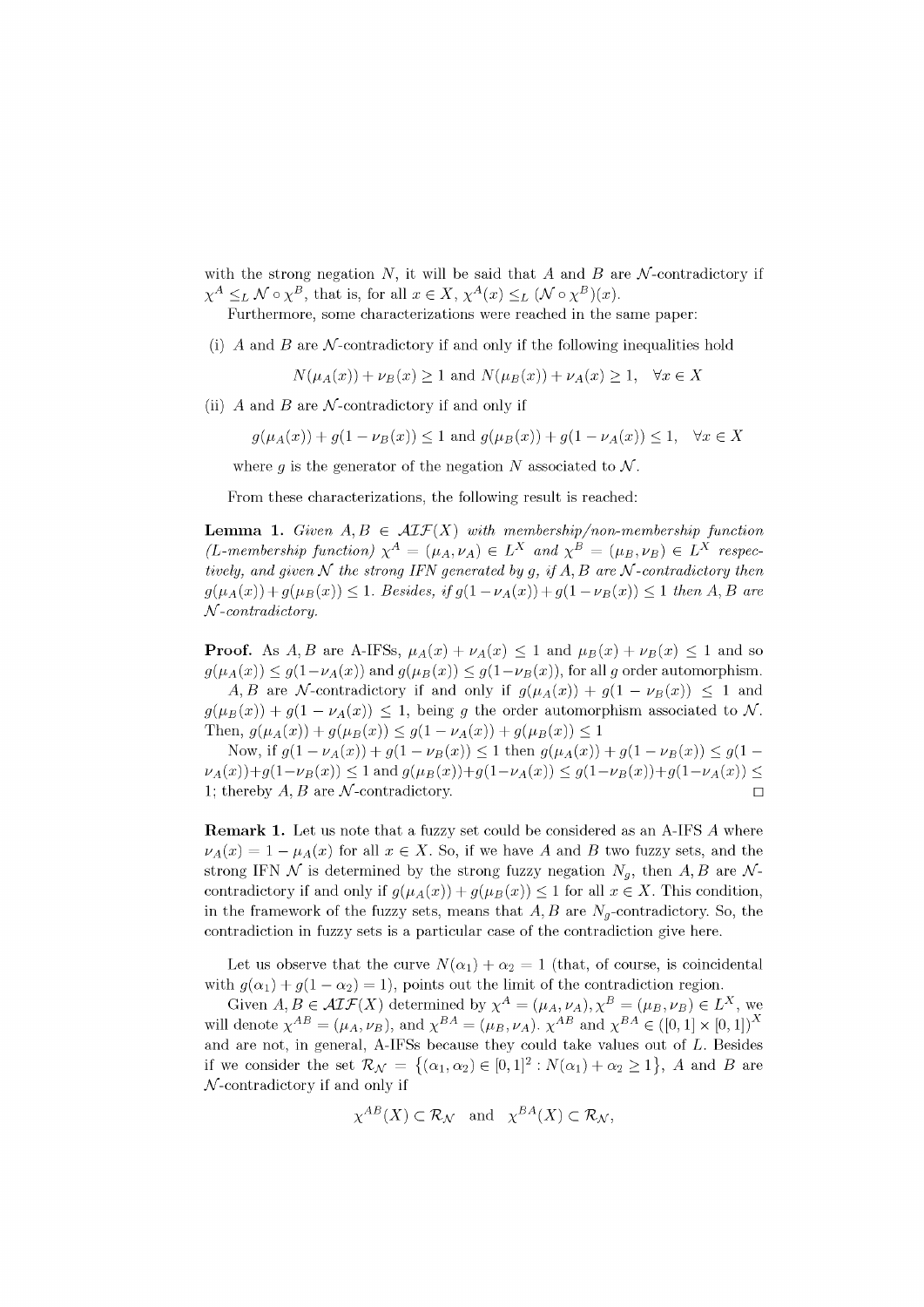and the N-boundary curve delimiting the N-contradiction region,  $N(\alpha_1)+\alpha_2=1$ , is the same that the curve given for delimiting the self- $N$ -contradiction region, but now  $\alpha_1$  takes its values in [0,1], and not only in [0,  $\alpha_N$ ], where  $\alpha_N$  is the equilibrium point of the fuzzy negation N, that is the only value in  $(0,1)$  satisfying  $N(\alpha_N) = \alpha_N$ (then  $\alpha_N = g^{-1}(\frac{1}{2})$  being g the generator of N). The curve  $N(\alpha_1) + \alpha_2 = 1$  satisfies the following properties (see figure 1):

- (1)  $\alpha_2 = 1 N(\alpha_1)$  is an increasing function of the variable  $\alpha_1$ .
- (2) Its range contains the points  $(0,0)$ ,  $(1,1)$  and  $(\alpha_N, 1 \alpha_N)$ .
- (3) It is symmetrical with respect to the line  $\alpha_1 + \alpha_2 = 1$ .
- (4) The intersection of  $N(\alpha_1) + \alpha_2 = 1$  and  $\alpha_1 + \alpha_2 = 1$  is the point  $(\alpha_N, 1 \alpha_N)$ .



Fig. 1. Region of  $N$ -contradiction.

All that presented in this section suggests us to determine some ways to define the  $N$ -contradiction degrees between two A-IFSs.

**Definition 2.** Given  $A, B \in \mathcal{AIF}(X)$  determined by  $\chi^A = (\mu_A, \nu_A), \chi^B =$  $(\mu_B, \nu_B) \in L^X$ , respectively, and  $\mathcal N$  the strong IFN generated by *g*, we define the  $\mathcal{C}^{\mathcal{N}}_i$ -contradiction degree between *A* and *B*, for  $i = 1, 2, 3$ , as follows:

- (i)  $C^{\mathcal{N}}_1(A,B) = \text{Max}(0,\text{Min}(\text{Inf}_{x \in X}(N_g(\mu_A(x))+\nu_B(x)-1), \text{Inf}_{x \in X}(N_g(\mu_B(x))+\nu_A(x)-1))$  $x \in \Lambda$   $x \in \Lambda$ 1)))
- (ii)  $C_2^N(A, B) = Max(0, Min(1 Sup(g(\mu_A(x)) + g(1 \nu_B(x))), 1 Sup(g(\mu_B(x)) +$  $x \in X$   $x \in X$

(iii) Let  $\mathcal{R}_{\mathcal{N}}^* = {\alpha = (\alpha_1, \alpha_2) \in [0, 1]^2}$ ;  $N_g(\alpha_1) + \alpha_2 \le 1$ , then

$$
\mathcal{C}^{\mathcal{N}}_3(A,B)=\frac{\text{Min}(d(\chi^{AB}(X), \mathcal{R}^*_{\mathcal{N}}), d(\chi^{BA}(X), \mathcal{R}^*_{\mathcal{N}}))}{d(\mathbf{0}_{\mathbf{L}}, \mathcal{R}^*_{\mathcal{N}})}
$$

where  $d$  is the euclidean distance.

sets;  $\mathcal{C}_2^{\mathcal{N}}$  by the second one, and  $\mathcal{C}_3^{\mathcal{N}}$  by the distance between the range of the sets Let us note that  $C_1^{\mathcal{N}}$  is suggested by the first characterization of  $\mathcal{N}$ -contradictory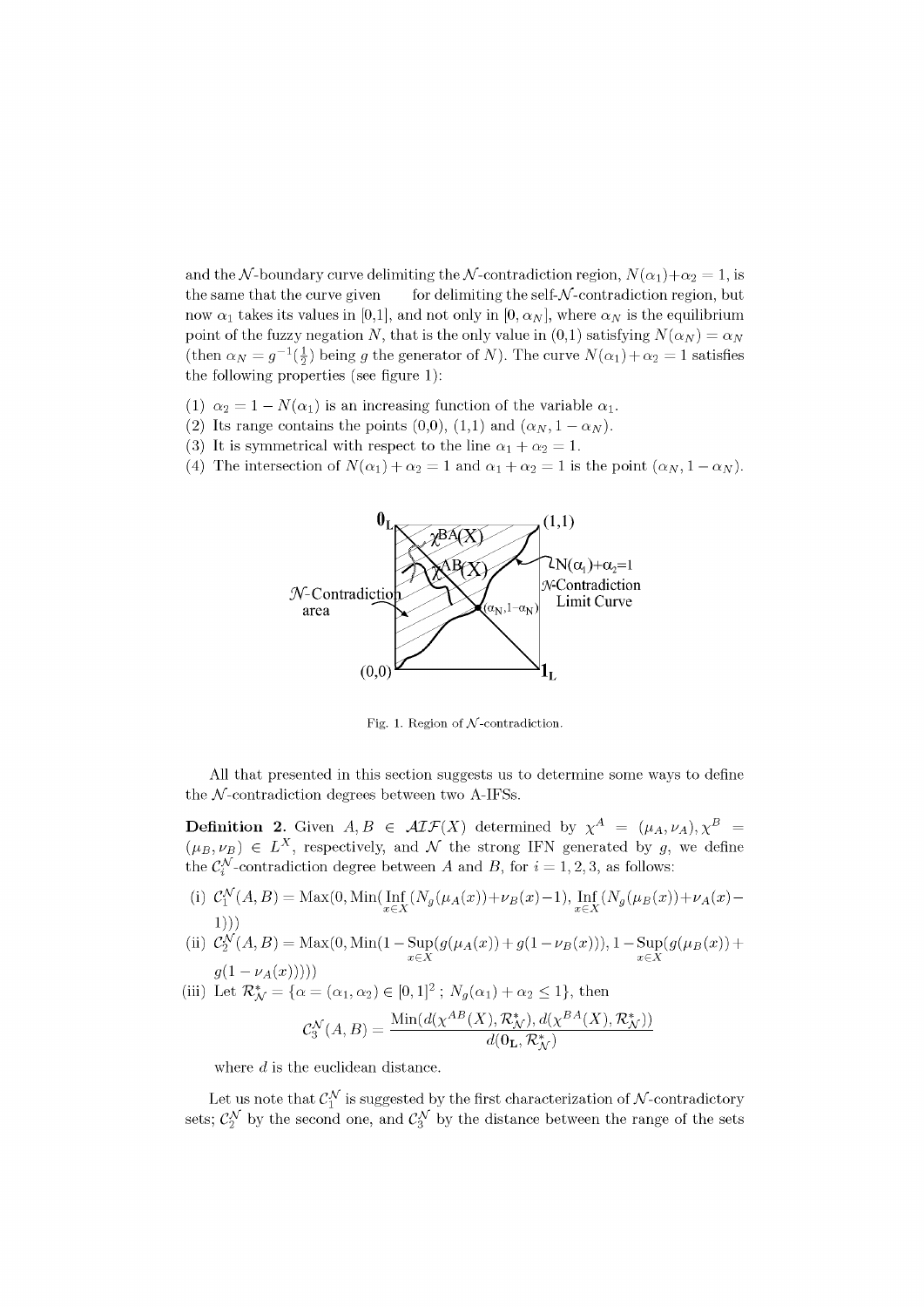$\chi^{AB}$ ,  $\chi^{BA}$  and the region of non-contradiction.

**Example 1.** Let  $A, B$  be the A-IFSs given by the *L*-membership functions  $\chi^A(x) =$  $(\frac{x}{4}, 1-\frac{x}{2})$  and  $\chi^B(x) = (\frac{x}{3}, 1-\frac{x}{2})$ , respectively, where  $x \in X = [0,1]$  (see figure 2); it is easy to prove they are well defined.

Let us calculate the contradiction degrees when the standard negation is considered, that is,  $\mathcal{N}_s(\alpha_1, \alpha_2) = (\alpha_2, \alpha_1)$  (associated with the fuzzy negation  $N_s(x) =$  $1-x$ , and  $g = id$ :

(i) 
$$
\mathcal{C}_1^{\mathcal{N}_s}(A, B) = \text{Max}(0, \text{Min}(\text{Inf}_{x \in X} \left(1 - \frac{x}{4} + 1 - \frac{x}{2} - 1), \text{Inf}_{x \in X} \left(1 - \frac{x}{3} + 1 - \frac{x}{2} - 1\right)\right)) = \text{Max}(0, \text{Min}(\frac{1}{4}, \frac{1}{6})) = \frac{1}{6}
$$

- (ii)  $\mathcal{C}_2^{\mathcal{N}_s}(A, B) = \text{Max}(0, \text{Min}(1 \text{Sup}(\frac{x}{4} + \frac{x}{2}), 1))$  $\text{Max}(0, \text{Min}(\frac{1}{4}, \frac{1}{6})) = \frac{1}{6}$  $x \in X$  $\text{Sup}(\frac{x}{3})$  $\sup_{x \in X} (\frac{x}{3} + \frac{x}{2}))) =$
- (iii) The infimum, when  $x \in X$ , of the distances from  $(\mu_A(x), \nu_B(x)) = (\frac{x}{4}, 1 \frac{x}{2})$  to the area  $\mathcal{R}_{\mathcal{N}}^* = \{(\alpha_1, \alpha_2) ; \ \alpha_1 \geq \alpha_2\}$  is the value  $\frac{\sqrt{2}}{8}$ . Meanwhile the infimum, when  $x \in X$ , of the distances from  $(\mu_B(x), \nu_A(x)) = (\frac{x}{3}, 1 - \frac{x}{2})$  to  $\mathcal{R}_{\mathcal{N}}^*$  is  $\frac{\sqrt{2}}{12}$ ;  $\text{then } \mathcal{C}_{3}^{\mathcal{N}_{s}}(A,B)=\frac{\sqrt{2}/12}{d(\mathbf{0}_{\mathbf{L}},\mathcal{R}_{s}^{*})}=\frac{1}{6}.$



Fig. 2. Example of  $\mathcal{N}_s$ -contradictory sets.

The above example shows a situation in which the three functions  $\mathcal{C}_{i}^{\mathcal{N}}$ , i=1,2,3, coincide; in fact we have the following more general result:

**Proposition 1.** Given the standard IFN  $\mathcal{N}_s$ , the equalities  $\mathcal{C}^{\mathcal{N}_s}_1(A, B)$  =  $\mathcal{C}_2^{\mathcal{N}_s}(A, B) = \mathcal{C}_3^{\mathcal{N}_s}(A, B)$  hold for all  $A, B \in \mathcal{AIF}(X)$ .

Now let us see some examples in which the contradiction degrees are different.

**Example 2.** With the two A-IFSs given in the example 1, let us now consider the negation  $N_g(x) = \sqrt{1 - x^2}$ , whose generator is  $g(x) = x^2$ .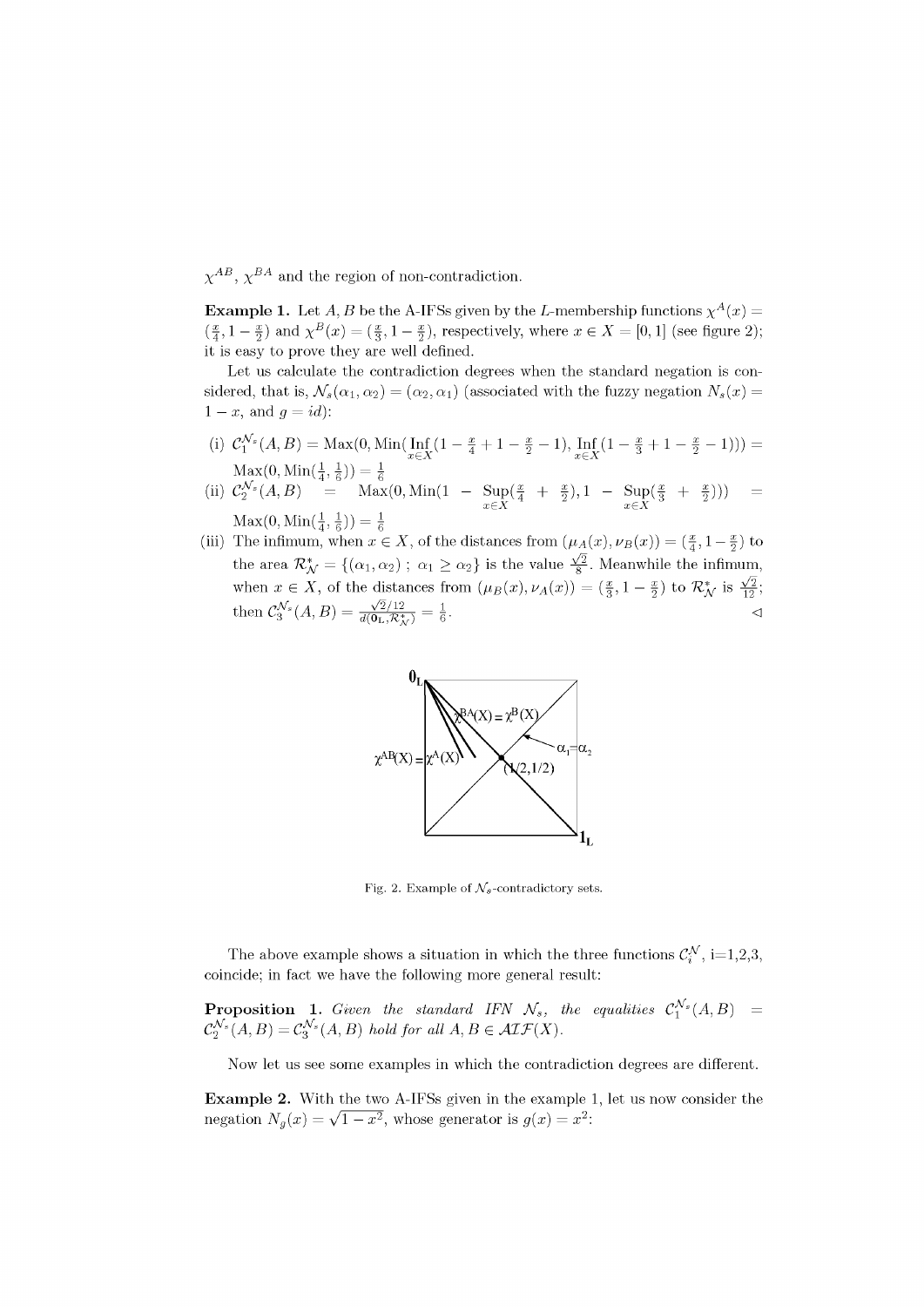(i) 
$$
C_1^{\mathcal{N}}(A, B) = \text{Max}(0, \text{Min}(\text{Inf}_{x \in X}(\sqrt{1 - (\frac{x}{4})^2} - \frac{x}{2}), \text{Inf}_{x \in X}(\sqrt{1 - (\frac{x}{3})^2} - \frac{x}{2}))) = \text{Max}(0, \text{Min}(\sqrt{\frac{15}{16}} - \frac{1}{2}, \sqrt{\frac{8}{9}} - \frac{1}{2})) = \frac{\sqrt{8}}{3} - \frac{1}{2}
$$
  
\n(ii)  $C_2^{\mathcal{N}}(A, B) = \text{Max}(0, \text{Min}(1 - \text{Sup}_{x \in X}((\frac{x}{4})^2 + (\frac{x}{2})^2), 1 - \text{Sup}_{x \in X}((\frac{x}{3})^2 + (\frac{x}{2})^2))) = \text{Max}(0, \text{Min}(1 - \frac{5}{16}, 1 - \frac{13}{36})) = \frac{23}{36}$ 

**Example 3.** Let  $A, B$  be the A-IFSs given by the L-membership functions  $\chi^A(x) =$  $(\frac{1}{4} - \frac{x}{6}, \frac{1}{4} + \frac{x}{2})$  and  $\chi^B(x) = (\frac{1-x}{3}, \frac{1+x}{2})$ , where  $x \in X = [0,1]$  (see figure 3); it can be proved they are well defined.

If  $\mathcal{N}$  is the IFN associated with the negation  $N_g(x) = \sqrt{1 - x^2}$ , whose generator is  $g(x) = x^2$ , the contradiction degrees between A an B are:

(i) 
$$
C_1^{\mathcal{N}}(A, B) = \text{Max}(0, \text{Min}(\text{Inf}_{x \in X}(\sqrt{1 - (\frac{1}{4} - \frac{x}{6})^2 + \frac{1+x}{2}} - 1), \text{Inf}_{x \in X}(\sqrt{1 - (\frac{1-x}{3})^2 + \frac{1}{4} + \frac{x}{2}} - 1))) = \text{Max}(0, \text{Min}(\sqrt{\frac{15}{16}} - \frac{1}{2}, \sqrt{\frac{8}{9}} - \frac{3}{4})) = \frac{2\sqrt{2}}{3} - \frac{3}{4}
$$

(ii)  $\mathcal{C}_2^{\mathcal{N}}(A, B) = \text{Max}(0, \text{Min}(1 - \text{Sup}((\frac{1}{4} - \frac{x}{6})^2 + (1 - \frac{1+x}{2})^2), 1 - \text{Sup}((\frac{1-x}{3})^2 + (1 - \frac{1+x}{2})^2))$  $\left(\frac{1}{4} - \frac{x}{2}\right)^2)$ )) = Max $(0, \text{Min}(1 - (\frac{1}{4^2} + \frac{1}{2^2})), 1 - (\frac{1}{3^2} + (\frac{3}{4})^2))$ ) =  $1 - (\frac{1}{3^2} + (\frac{3}{4})^2)$ 

(iii) As the free of contradiction region is  $\mathcal{R}_{\mathcal{N}}^* = \{(\alpha_1, \alpha_2) \in [0, 1]^2 : \alpha_1^2 + (1 - \alpha_2)^2 \geq 0\}$ 1}, then

$$
C_3^{\mathcal{N}}(A, B) = \text{Min}(d(\chi^{AB}(X), \mathcal{R}_{\mathcal{N}}^*), d(\chi^{BA}(X), \mathcal{R}_{\mathcal{N}}^*))
$$
  
= Min( $d((\frac{1}{4}, \frac{1}{2}), \mathcal{R}_{\mathcal{N}}^*), d((\frac{1}{3}, \frac{1}{4}), \mathcal{R}_{\mathcal{N}}^*)$   
= 1 - d((1/3, 1/4), (0, 1))  
= 1 - \sqrt{1/3^2 + (3/4)^2}

| I<br>٧<br>٧<br>۰, |  |
|-------------------|--|
| ×                 |  |
|                   |  |



Fig. 3. A and B with different contradiction degrees.

Despite no connection among  $\mathcal{C}^{\mathcal{N}}_i$  for  $i = 1, 2, 3$  holds in general, there is a relation between functions  $\mathcal{C}_2^{\mathcal{N}}$  and  $\mathcal{C}_3^{\mathcal{N}}$  when we deal with a specific negation, as the following result shows.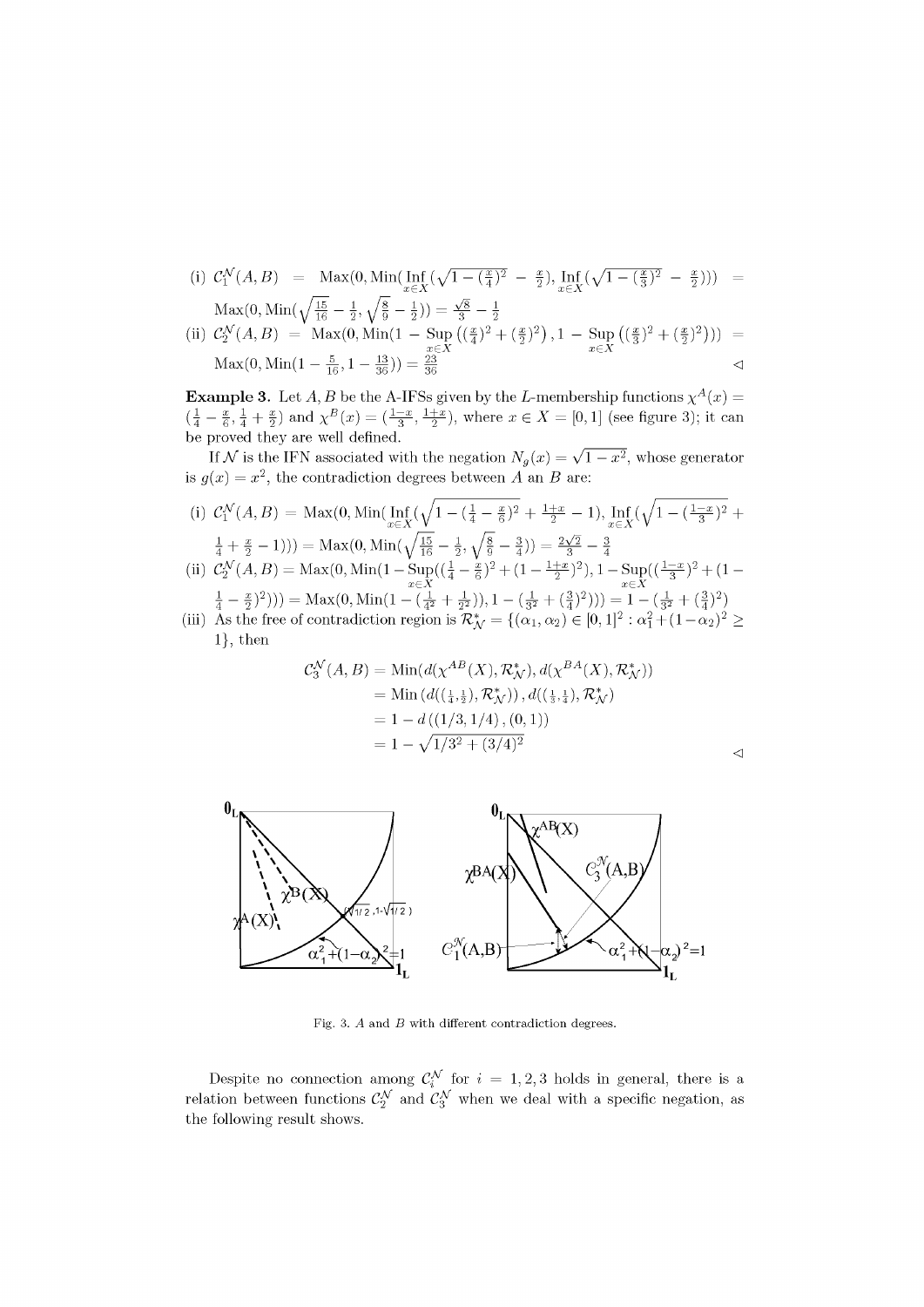**Proposition 2.** Given N the strong IFN generated by the automorphism  $g(x) = x^2$ , *then*  $\mathcal{C}_2^{\mathcal{N}}(A, B) = 1 - (1 - \mathcal{C}_3^{\mathcal{N}}(A, B))^2$  *is satisfied for all*  $A, B \in \mathcal{AIF}(X)$ 

The following properties can be proved:

**Theorem 1.** For  $i = 1, 2, 3$ *, the function*  $C_i^{\mathcal{N}}$  :  $\mathcal{AIF}(X) \times \mathcal{AIF}(X) \rightarrow [0, 1]$ *, given for each*  $A, B \in \mathcal{AIF}(X)$  *as in the above definition, satisfies:* 

- *(i)*  $C_i^{\mathcal{N}}$  *is a symmetrical function:*  $C_i^{\mathcal{N}}(A, B) = C_i^{\mathcal{N}}(B, A)$  *for all*  $A, B \in \mathcal{AIF}(X)$ .
- (*ii*) If  $\mathbf{0}_L$  denotes the A-IFS such that  $\chi^{\mathbf{0}_L}(x) = \mathbf{0}_L$  for all  $x \in X$ , then  $\mathcal{C}_{i}^{\mathcal{N}}(\mathbf{0}_{\mathbf{L}},\mathbf{0}_{\mathbf{L}})=1.$
- *(iii)* If  $\text{Inf}_{X} \nu_A(x) = 0$  or  $\text{Inf}_{X} \nu_B(x) = 0$  then  $C_i^N(A, B) = 0$ .  $x \in \Lambda$   $x \in \Lambda$
- (*iv)*  $C_i$  is anti-monotonic at both variables, with respect to the orders  $\leq_L$  in L and *the usual one in*  $\mathbb{R}:$  *If A, B, C*  $\in$  *ALF*(*X*) with  $\chi^{\prime\prime} \leq_L \chi^{\prime\prime}$  (that is,  $\chi^{\prime\prime}(x) \leq_L$ *X*  $\mathcal{L}^2(x)$  for all  $x \in X$ , then  $C_i^{x}(B, C) \leq C_i^{x}(A, C)$ .

# Proof.

(i)  $C_i^{\mathcal{N}}(A, B) = C_i^{\mathcal{N}}(B, A)$  for  $i = 1, 2, 3$  trivially for the above definitions.

(ii) 
$$
C_1^N(\mathbf{0}_\mathbf{L}, \mathbf{0}_\mathbf{L}) = \text{Max}(0, \text{Min}(\text{Inf}_{x \in X}(N_g(0) + 1 - 1), \text{Inf}_{x \in X}(N_g(0) + 1 - 1))) = 1
$$

$$
C_2^N(\mathbf{0}_\mathbf{L}, \mathbf{0}_\mathbf{L}) = \text{Max}(0, \text{Min}(1 - \text{Sup}(g(0) + g(1 - 1)), 1 - \text{Sup}(g(0) + g(1 - 1)))) = 1
$$

$$
C_3^N(\mathbf{0}_\mathbf{L}, \mathbf{0}_\mathbf{L}) = \frac{\text{Min}(d(\mathbf{0}_\mathbf{L}, \mathcal{R}_{X \setminus A}^*), d(\mathbf{0}_\mathbf{L}, \mathcal{R}_{X \setminus A}^*)}{d(\mathbf{0}_\mathbf{L}, \mathcal{R}_{X \setminus A}^*)} = 1
$$

(iii) Let  $A, B \in \mathcal{AIF}(X)$  be two sets such that  $\text{Inf}_{\mathcal{V}} \nu_A(x) = 0$  or  $\text{Inf}_{\mathcal{V}} \nu_B(x) = 0$  $x \in X$   $x \in X$ 0. Since  $N_g(\mu_A(x)) \leq 1$  and  $N_g(\mu_B(x)) \leq 1$  for all  $x \in \Lambda$ , being  $N_g$  the strong fuzzy negation associated with the strong IFN N, then  $\lim_{x \in X} (Ng(\mu_B(x)) +$  $\nu_A(x) - 1$ )  $\leq \inf_{x \in X} (\nu_A(x)) = 0$  or  $\inf_{x \in X} (N_g(\mu_A(x)) + \nu_B(x) - 1) \leq \inf_{x \in X} (\nu_B(x)) = 0.$ Therefore,  $C_1^{\infty}(A, B) = 0$ .

Now, if g is the generator of negation  $N_g$  associated to  $\mathcal{N}$ , then

$$
\sup_{x \in X} (g(\mu_B(x)) + g(1 - \nu_A(x))) \ge \sup_{x \in X} (g(1 - \nu_A(x))) = g\left(1 - \inf_{x \in X} \nu_A(x)\right) = 1
$$

O<sub>1</sub>

$$
\sup_{x \in X} (g(\mu_A(x)) + g(1 - \nu_B(x))) \ge \sup_{x \in X} (g(1 - \nu_B(x))) = g\left(1 - \inf_{x \in X} \nu_B(x)\right) = 1
$$

and so,  $\mathcal{C}_2^{\mathcal{N}}(A, B) = 0$ .

Since  $\text{Inf}_{\mathcal{V}} \nu_A(x) = 0$  or  $\text{Inf}_{\mathcal{V}} \nu_B(x) = 0$  there exists some  $(\alpha_0, 0)$  belonging to  $\lim_{x \in A} e^x$  *xex*  $\lim_{x \in A} e^x$ the closure of  $\chi$  ( $\chi$ ) or to that of  $\chi$  ( $\chi$ ), then  $(a_0, b) \in N_f$   $|\chi$  $\mathbf{r}$  $d(\chi^{AB}(X), \mathcal{R}_{\mathcal{M}}^*) = 0$ . So,  $\mathcal{C}_{3}^{\mathcal{N}}(A, B) = 0$ . *,* consequently, it holds that  $a(\chi - \langle A \rangle, N_N) = 0$  or  $S_0 \sqrt{N} (A \cdot D) = 0$  $d(x \mid (X), N_N) = 0.$  So,  $C_3 \mid (A, B) = 0.$ <br>Let us see that the three functions are

(iv) Let us see that the three functions are anti-monotonic. If  $\chi \geq L \chi$  then  $\mu_A(x) \leq \mu_B(x)$  and  $\nu_A(x) \geq \nu_B(x)$  for an  $x \in \Lambda$ .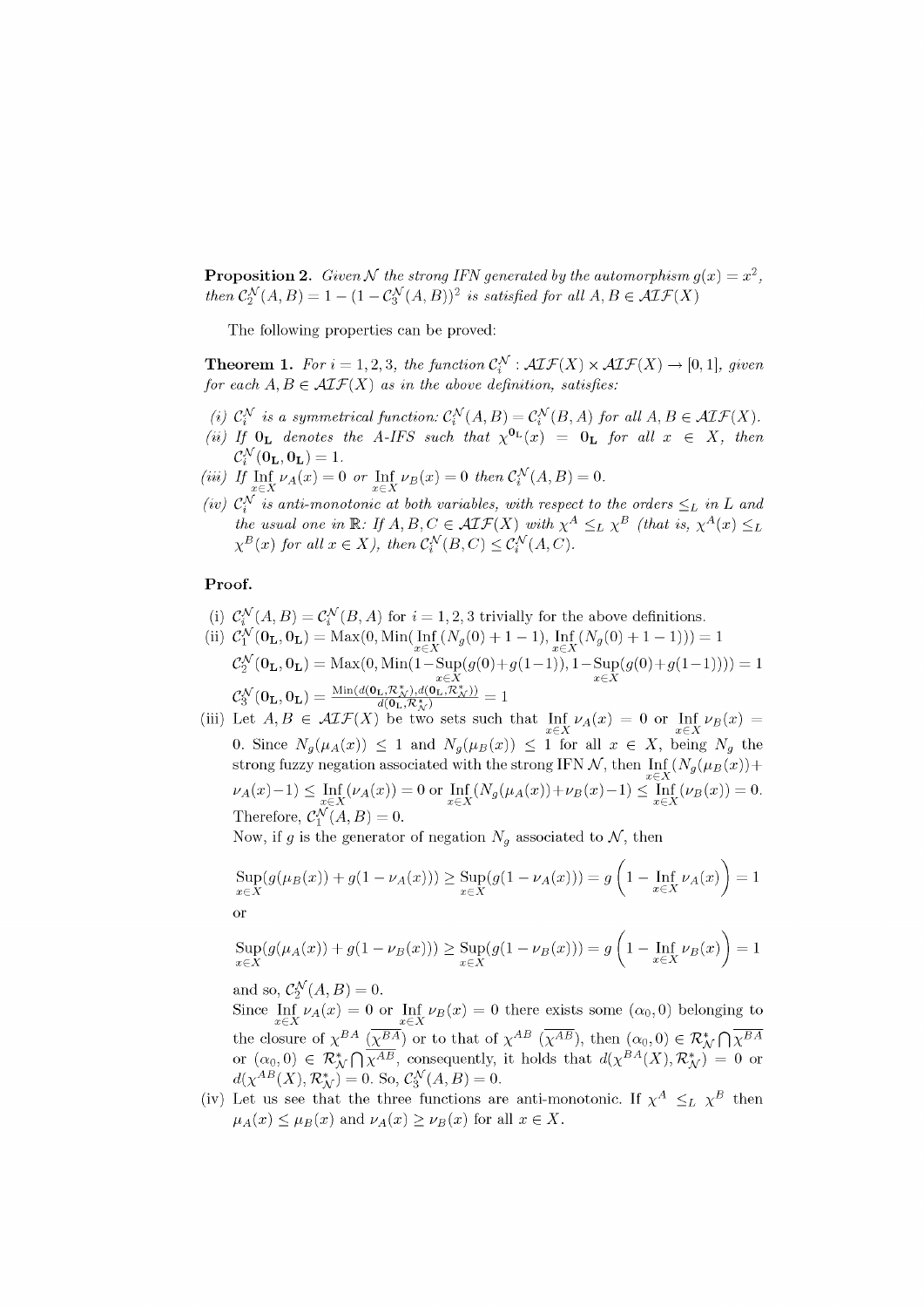Therefore,  $N_g(\mu_B(x)) \leq N_g(\mu_A(x))$  and so  $N_g(\mu_B(x)) + \nu_C(x) - 1 \leq$  $N_g(\mu_A(x)) + \nu_C(x) - 1$ . Also, it is verified that  $N_g(\mu_C(x)) + \nu_B(x) - 1 \leq$  $N_g(\mu_C(x)) + \nu_A(x) - 1$ . Then,  $C_1^{\mathcal{N}}(B, C) \leq C_1^{\mathcal{N}}(A, C)$ .

In addition, as  $g(\mu_A(x)) \leq g(\mu_B(x))$  and  $g(1 - \nu_A(x)) \leq g(1 - \nu_B(x))$ , it is  $1 - \text{Sup}(g(\mu_B(x)) + g(1 - \nu_C(x))) \leq 1 - \text{Sup}(g(\mu_A(x)) + g(1 - \nu_C(x)))$  and  $1 - \sup_{x \in X} (g(\mu_C(x)) + g(1 - \nu_B(x))) \leq 1 - \sup_{x \in X} (g(\mu_C(x)) + g(1 - \nu_A(x))).$  Then,  $\mathcal{C}_2^{\mathcal{N}}(B,C) \leq \mathcal{C}_2^{\mathcal{N}}(A,C).$ 

To prove that all  $x \in X$  satisfies  $d(\chi^{AC}(x), \mathcal{R}_{\mathcal{N}}^*) \geq d(\chi^{BC}(x), \mathcal{R}_{\mathcal{N}}^*)$  and  $d(\chi^{CA}(x), \mathcal{R}_{\mathcal{N}}^*) \geq d(\chi^{CB}(x), \mathcal{R}_{\mathcal{N}}^*)$  provided  $\chi^A \leq_L \chi^B$ , will suffice to check the anti-monotony of  $\mathcal{C}_3^{\mathcal{N}}$ . Let  $\chi^{AC}(x) = (\mu_A(x), \nu_C(x)) \in [0, 1]^2$  and  $\chi^{BC}(x) =$  $(\mu_B(x), \nu_C(x)) \in [0, 1]^2$ . If  $d(\chi^{AC}(x), \mathcal{R}_\mathcal{N}^*) = 0$  then  $\chi^{AC}(x) \in \overline{\mathcal{R}_\mathcal{N}^*} = \mathcal{R}_\mathcal{N}^*$  (since  $\mathcal{R}_{\mathcal{N}}^{*}$  is a closed set), and so  $N_a(\mu_A(x)) + \nu_C(x) \leq 1$ . Since,  $\chi^A(x) \leq_L \chi^B(x)$  then  $N_q(\mu_B(x)) + \nu_C(x) \leq N_q(\mu_A(x)) + \nu_C(x) \leq 1$  and therefore  $d(\chi^{BC}(x), \mathcal{R}_N^*) = 0$ and the inequality is satisfied. Now, let us suppose that  $d(\chi^{AC}(x), \mathcal{R}_{\mathcal{M}}^*) > 0$  then this distance is reached on the boundary of  $\mathcal{R}_{\mathcal{N}}^{*}$ , that is the N-contradiction limit curve  $B(\mathcal{R}_{\mathcal{M}}^*) = \{(\alpha_1, \alpha_2) \in [0, 1]^2 : N_g(\alpha_1) + \alpha_2 = 1\}$ , since  $\mathcal{R}_{\mathcal{M}}^*$  is a compact set. Let  $\alpha^* = (\alpha_1^*, \alpha_2^*) \in B(\mathcal{R}_{\mathcal{N}}^*)$  be the point such that

$$
d(\chi^{AC}(x), \mathcal{R}_{\mathcal{N}}^*) = d(\chi^{AC}(x), \alpha^*)
$$

and we consider the following three intervals contained in the interval  $[\chi^{AC}(x), (1, \nu_C(x))] = {(\alpha_1, \nu_C(x)) \in [0, 1]^2 : \mu_A(x) \leq \alpha_1 \leq 1}$  (see figure 4):

$$
I_1 = \mathcal{R}_{\mathcal{N}}^* \bigcap [\chi^{AC}(x), (1, \nu_C(x))],
$$
  

$$
I_2 = \{(\alpha_1, \nu_C(x)) \in [0, 1]^2 : \mu_A(x) \le \alpha_1 \le \alpha_1^*\}
$$

and

$$
I_3 = \{(\alpha_1, \nu_C(x)) \in [0, 1]^2 : \alpha_1^* \le \alpha_1 \le N_g^{-1}(1 - \nu_C(x))\}
$$

The union of the three above intervals is the whole interval  $[\chi^{AC}(x), (1, \nu_C(x))]$ and we assume  $\chi^{BC}(x) \in [\chi^{AC}(x), (1, \nu_C(x))]$ , since  $\mu_B(x) \ge \mu_A(x)$ . If  $\chi^{BC}(x) \in I_1$  then  $d(\chi^{BC}(x), \mathcal{R}_{\mathcal{N}}^*) = 0 \leq d(\chi^{AC}(x), \mathcal{R}_{\mathcal{N}}^*).$ If  $\chi^{BC}(x) \in I_2$  then  $\mu_A(x) \leq \mu_B(x) \leq \alpha_1^*$  and so  $0 \leq \alpha_1^* - \mu_B(x) \leq \alpha_1^* - \mu_A(x)$ , therefore  $({\alpha}_{1}^{*} - {\mu}_{B}(x))^{2} \le ({\alpha}_{1}^{*} - {\mu}_{A}(x))^{2}$  and

$$
d(\chi^{BC}(x), \mathcal{R}_{\mathcal{N}}^*) \le d(\chi^{BC}(x), \alpha^*) = \sqrt{(\alpha_1^* - \mu_B(x))^2 + (\alpha_2^* - \nu_C(x))^2} \le
$$
  

$$
\le \sqrt{(\alpha_1^* - \mu_A(x))^2 + (\alpha_2^* - \nu_C(x))^2} = d(\chi^{AC}(x), \alpha^*)
$$

If 
$$
\chi^{BC}(x) \in I_3
$$
 then  
\n $d(\chi^{BC}(x), \mathcal{R}^*_{\mathcal{N}}) \leq d(\chi^{BC}(x), (\mu_B(x), 1 - N_g^{-1}(\mu_B(x)))) = \nu_C(x) - (1 - N_g^{-1}(\mu_B(x)))$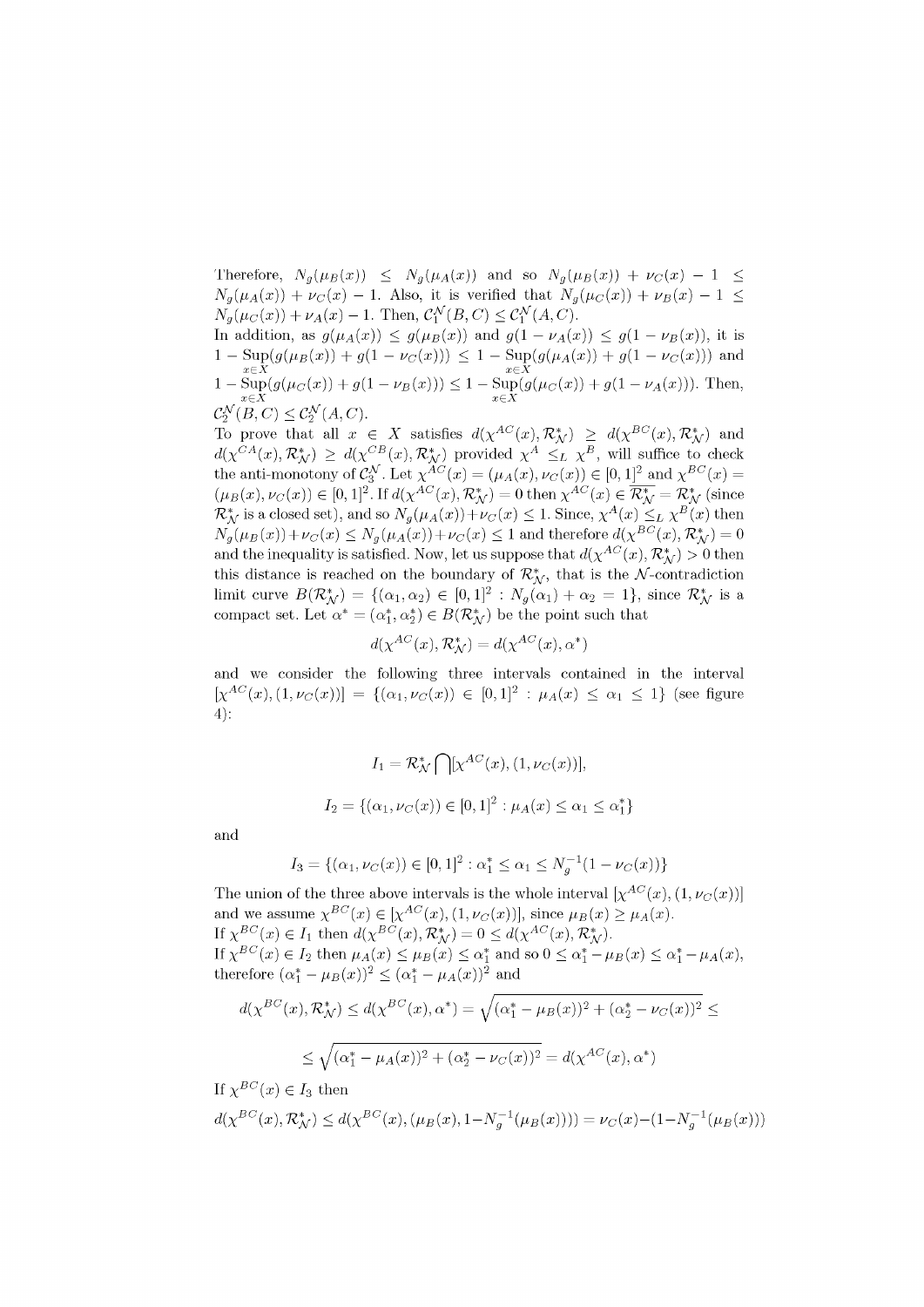

Fig. 4. The three intervals in  $[\chi^{AC}(x), (1, \nu_C(x))].$ 

Moreover, 
$$
\alpha_1^* \leq \mu_B(x)
$$
 implies  $\alpha_2^* = 1 - N_g(\alpha_1^*) \leq 1 - N_g(\mu_B(x))$  and so  $\nu_C(x) - (1 - N_g^{-1}(\mu_B(x))) \leq \nu_C(x) - \alpha_2^* \leq \sqrt{(\mu_A(x) - \alpha_1^*)^2 + (\nu_C(x) - \alpha_2^*)^2} = d(\chi^{AC}(x), \alpha^*)$  Now, Let  $\chi^{CA}(x) = (\mu_C(x), \nu_A(x)) \in [0, 1]^2$  and  $\chi^{CB}(x) = (\mu_C(x), \nu_B(x)) \in [0, 1]^2$ . If  $d(\chi^{CA}(x), \mathcal{R}_{\mathcal{N}}^*) = 0$  then  $\chi^{CA}(x) \in \overline{\mathcal{R}}_{\mathcal{N}}^* = \mathcal{R}_{\mathcal{N}}^*$ , and so  $N_g(\mu_C(x)) + \nu_A(x) \leq 1$ . Since,  $\chi^A(x) \leq_L \chi^B(x)$  then  $N_g(\mu_C(x)) + \nu_B(x) \leq N_g(\mu_C(x)) + \nu_A(x) \leq 1$  and therefore  $d(\chi^{CB}(x), \mathcal{R}_{\mathcal{N}}^*) = 0$  and so  $d(\chi^{CA}(x), \mathcal{R}_{\mathcal{N}}^*) \geq d(\chi^{CB}(x), \mathcal{R}_{\mathcal{N}}^*).$  Now, let us suppose that  $d(\chi^{CA}(x), \mathcal{R}_{\mathcal{N}}^*) > 0$  and then exist a point  $\alpha^* = (\alpha_1^*, \alpha_2^*) \in B(\mathcal{R}_{\mathcal{N}}^*)$  such that

$$
d(\chi^{CA}(x), \mathcal{R}^*_{\mathcal{N}}) = d(\chi^{CA}(x), \alpha^*)
$$

and we consider the following three intervals contained in the interval  $[(\mu_C(x), 0), \chi^{CA}(x)] = \{(\mu_C(x), \alpha_2) \in [0, 1]^2 : 0 \leq \alpha_2 \leq \nu_A(x)\}$  (see figure 5):

$$
I'_1 = \mathcal{R}_{\mathcal{N}}^* \big[ \ | [(\mu_C(x), 0), \chi^{CA}(x)],
$$
  

$$
I'_2 = \{ (\mu_C(x), \alpha_2) \in [0, 1]^2 : \alpha_2^* \le \alpha_2 \le \nu_A(x) \}
$$

and

$$
I_3' = \{ (\mu_C(x), \alpha_2) \in [0, 1]^2 : 1 - N_g(\mu_C(x)) \le \alpha_2 \le \alpha_2^* \}
$$

The union of these three intervals is the whole interval  $[(\mu_C(x), 0), \chi^{CA}(x)]$  and we assume  $\chi^{CB}(x) \in [(\mu_C(x), 0), \chi^{CA}(x)],$  since  $\nu_B(x) \leq \nu_A(x)$ . If  $\chi^{CB}(x) \in I'_1$  then  $d(\chi^{CB}(x), \mathcal{R}_{\mathcal{N}}^*) = 0 \leq d(\chi^{CA}(x), \mathcal{R}_{\mathcal{N}}^*).$ If  $\chi^{CB}(x) \in I'_2$  then  $\alpha^*_2 \le \nu_B(x) \le \nu_A(x)$  and so  $0 \le \nu_B(x) - \alpha^*_2 \le \nu_A(x) - \alpha^*_2$ , therefore  $(\nu_B(x) - \alpha_2^*)^2 \leq (\nu_A(x) - \alpha_2^*)^2$  and

$$
d(\chi^{CB}(x), \mathcal{R}_{\mathcal{N}}^{*}) \leq d(\chi^{CB}(x), \alpha^{*}) = \sqrt{(\mu_{C}(x) - \alpha_{1}^{*})^{2} + (\nu_{B}(x) - \alpha_{2}^{*})^{2}} \leq
$$
  

$$
\leq \sqrt{(\mu_{C}(x) - \alpha_{1}^{*})^{2} + (\nu_{A}(x) - \alpha_{2}^{*})^{2}} = d(\chi^{CA}(x), \alpha^{*})
$$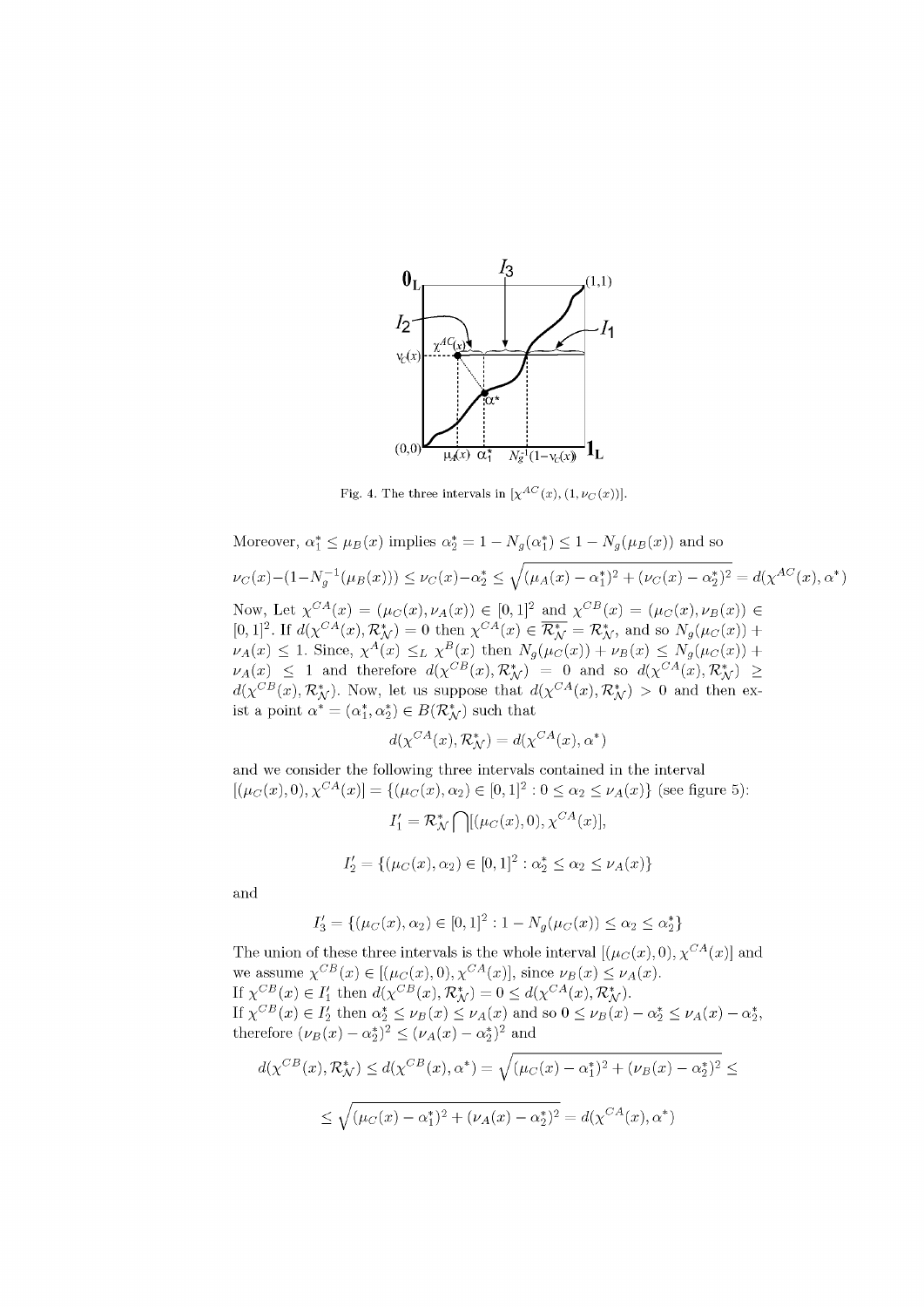

Fig. 5. The three intervals in  $[(\mu_C(x), 0), \chi^{CA}(x)].$ 

If 
$$
\chi^{CB}(x) \in I'_3
$$
 then  $d(\chi^{CB}(x), \mathcal{R}_\mathcal{N}^*) \leq d(\chi^{CB}(x), (N_g^{-1}(1-\nu_B(x)), \nu_B(x))) =$   
\n $N_g^{-1}(1-\nu_B(x)) - \mu_C(x)$ . Moreover,  $\nu_B(x) \leq \alpha_2^*$  implies  $N_g^{-1}(1-\nu_B(x)) \leq$   
\n $N_g^{-1}(1-\alpha_2^*) = \alpha_1^*$  and so  $N_g^{-1}(1-\nu_B(x)) - \mu_C(x) \leq \alpha_1^* - \mu_C(x) \leq$   
\n $\sqrt{(\alpha_1^* - \mu_C(x))^2 + (\alpha_2^* - \nu_A(x))^2} = d(\chi^{CA}(x), \alpha^*).$ 

# **3. Degree s of Contradiction betwee n two A-IFSs**

Until now, the work has focused on contradiction depending on a given strong negation; but it is possible to measure the contradiction without depending on a specific IFN, as it was done in the case of a unique A-IFS. To this purpose, we remember a definition given , and we give some previous results will allow us to define several contradiction degrees.

Given  $A, B \in \mathcal{AIF}(X)$ , it will be said that A and B are contradictory if they are  $\mathcal{N}$ -contradictory regarding some strong IFN  $\mathcal{N}$ .

**Lemma 2.** Given  $A, B \in \mathcal{AIF}(X)$  with membership functions  $\mu_A, \mu_B \in [0, 1]^X$ , *respectively, if A, B are contradictory then*  $\mu_A(x) + \mu_B(x) < 2$  for all  $x \in X$ .

**Proof.** If A, B are contradictory then  $g(\mu_A(x)) + g(\mu_B(x)) \leq 1$  for some g order automorphism (by lemma 1).

Now, we suppose  $\text{Sup} (\mu_A(x) + \mu_B(x)) = 2$  then  $\mu_A(x) + \mu_B(x) > 1 + g^{-1} (\frac{1}{2})$  $x \in X$ for some  $x \in X$ , thereby  $\mu_A(x) > g^{-1}(\frac{1}{2})$  and  $\mu_B(x) > g^{-1}(\frac{1}{2})$  and consequently  $g(\mu_A(x)) + g(\mu_B(x)) > 1$ , which is impossible.  $\Box$ 

**Proposition 3.** Let  $A, B$  be two  $A$ -IFSs determined by  $\chi^A = (\mu_A, \nu_A), \chi^B =$  $(\mu_B, \nu_B) \in L^X$ . If  $\text{Inf}_{\nu(A)}(x) > 0$  and  $\text{Inf}_{\nu(B)}(x) > 0$ , then A and B are con $x \in \Lambda$   $x \in \Lambda$ *tradictory.* 

**Proof.** As  $\text{Inf } \nu_A(x) > 0, 1 - \text{Inf } \nu_A(x) < 1$ , and  $\text{Sup}(1 - \nu_A(x)) < 1$ , and so, there  $x \in X$   $x \in X$ exists an  $m < 1$  such that  $1 - \nu_A(x) \leq m$  is satisfied for all  $x \in X$ ; furthermore,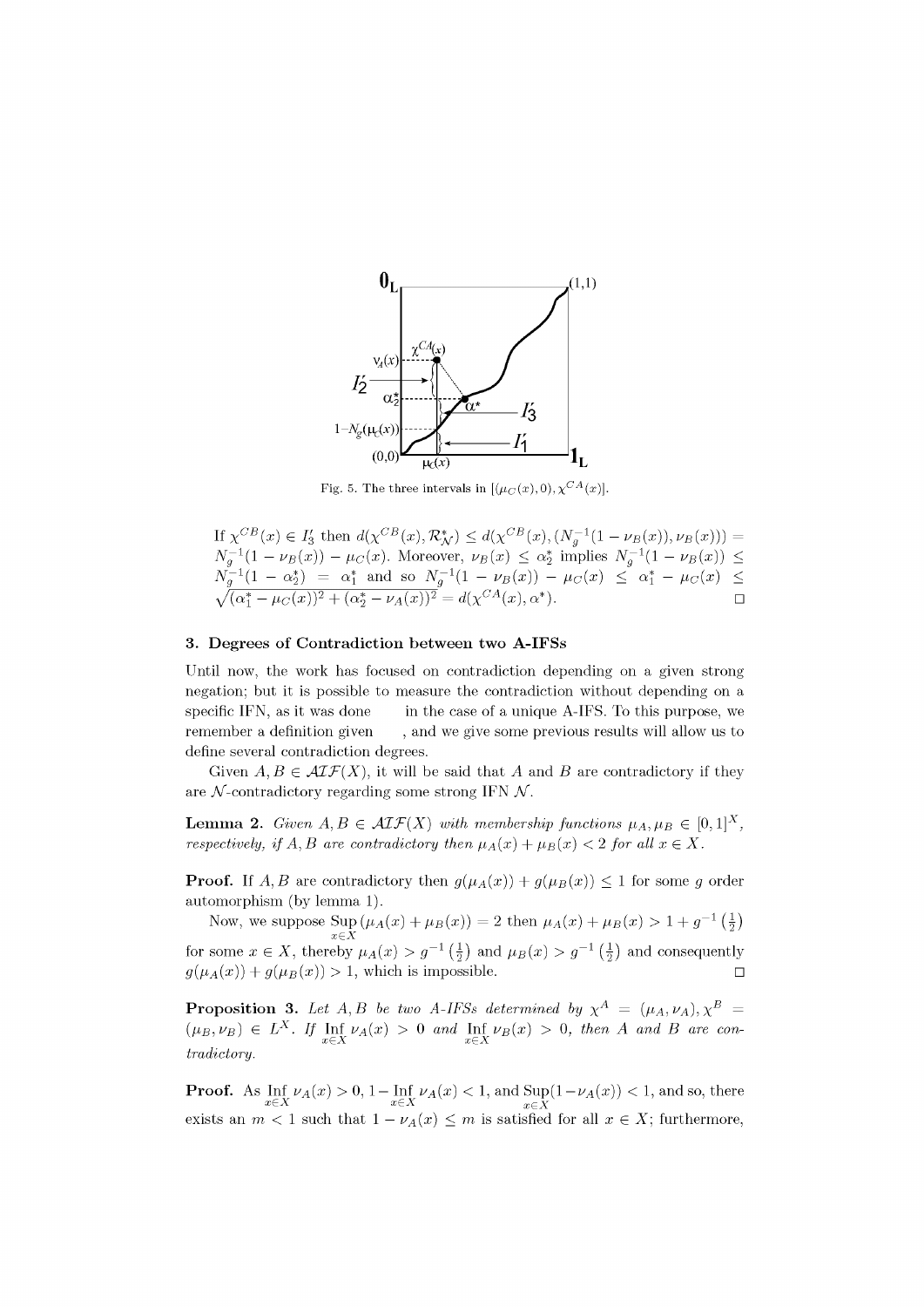$\mu_A(x) \leq 1 - \nu_A(x) \leq m$  for all  $x \in X$ .

In the same way, as  $\text{Inf}_{X} \nu_B(x) > 0$ , there exists an  $n < 1$  such that  $\mu_B(x) \le$  $1 - \nu_B(x) \le n$  for all  $x \in X$ .

As  $n, m < 1$ , there exists an automorphism g on [0, 1] such that  $g(m) < 1/2$  and  $g(n) < 1/2$ . Then, for all  $x \in X$ ,  $g(\mu_A(x)) + g(1 - \nu_B(x)) \le g(m) + g(n) < 1$  and  $g(\mu_B(x)) + g(1 - \nu_A(x)) \leq g(n) + g(m) < 1$ . Thus, A and B are  $\mathcal{N}_g$  – *contradictory*, and therefore they are contradictory.

**Proposition 4.** Let  $A, B$  be two A-IFSs determined by  $\chi^A = (\mu_A, \nu_A), \chi^B =$  $(\mu_B, \nu_B) \in L^X$ . If A and B are contradictory, then for all  $x \in X$ 

$$
\sup_{x\in X}(\mu_A(x)-\nu_B(x))<1\enskip and \enskip \sup_{x\in X}(\mu_B(x)-\nu_A(x))<1.
$$

**Proof.** As  $A, B$  are contradictory, they are  $\mathcal{N}$ -contradictory for some strong IFN *N*. Let  $\alpha_N$  be the equilibrium point of the fuzzy negation N associated with N. For each  $x \in X$  such that  $\mu_A(x) \leq \alpha_N$ , obviously  $\mu_A(x) - \nu_A(x) \leq \alpha_N$  holds. For each  $x \in X$  such that  $\mu_A(x) > \alpha_N$  then  $N(\mu_A(x)) < N(\alpha_N) = \alpha_N$ , thus  $\mu_A(x)-\nu_B(x) \leq \mu_A(x) - 1 + N(\mu_A(x)) < \alpha_N$  since  $N(\mu_A(x))+\nu_B(x) \geq 1$ . Therefore,  $\text{Sup}(\mu_A(x) - \nu_B(x)) \leq \alpha_N < 1.$  $x \in \bar{X}$ 

In a similar way,  $\text{Sup}(\mu_B(x) - \nu_A(x)) < 1$ .  $x \in \tilde{X}$ 

These results suggest us to give some functions in order to measure the contradictoriness between two A-IFSs. In particular, the following measures  $C_1$  and  $C_2$  are obtained from propositions 3 and 4, respectively.

**Definition 3.** Let  $A, B$  be two A-IFSs determined by  $\chi^A = (\mu_A, \nu_A), \chi^B =$  $(\mu_B, \nu_B) \in L^X$ . Then we define the  $\mathcal{C}_i$ -contradiction degree between A and B, for  $i = 1, 2$ , as follows:

(i) 
$$
C_1(A, B) = \text{Min}\left(\text{Inf}_{x \in X} \nu_A(x), \text{Inf}_{x \in X} \nu_B(x)\right).
$$
  
\n(ii) 
$$
C_2(A, B) = 0
$$
 if 
$$
\text{Inf}_{x \in X} \nu_A(x) = 0
$$
 or 
$$
\text{Inf}_{x \in X} \nu_B(x) = 0,
$$
  
\n
$$
C_2(A, B) = \text{Min}\left(\text{Inf}_{x \in X} \frac{1 - \mu_A(x) + \nu_B(x)}{2}, \text{Inf}_{x \in X} \frac{1 - \mu_B(x) + \nu_A(x)}{2}\right)
$$
 in other case.

**Remark 2.** Let us note that for all  $A, B \in \mathcal{AIF}(X)$  the above measures could be rewritten as

$$
C_1(A, B) = \frac{\text{Min}(d(\chi^{AB}(X), \mathcal{L}_1), d(\chi^{BA}(X), \mathcal{L}_1))}{d(\mathbf{0_L}, \mathcal{L}_1)}
$$

being *d* the euclidean distance and  $\mathcal{L}_1 = \{(\alpha_1, \alpha_2) \in [0, 1]^2 : \alpha_2 = 0\}$ , and

$$
C_2(A, B) = \frac{\text{Min}(d_1(\chi^{AB}(X), \mathbf{1_L}), d_1(\chi^{BA}(X), \mathbf{1_L}))}{d_1(\mathbf{0_L}, \mathbf{1_L})}
$$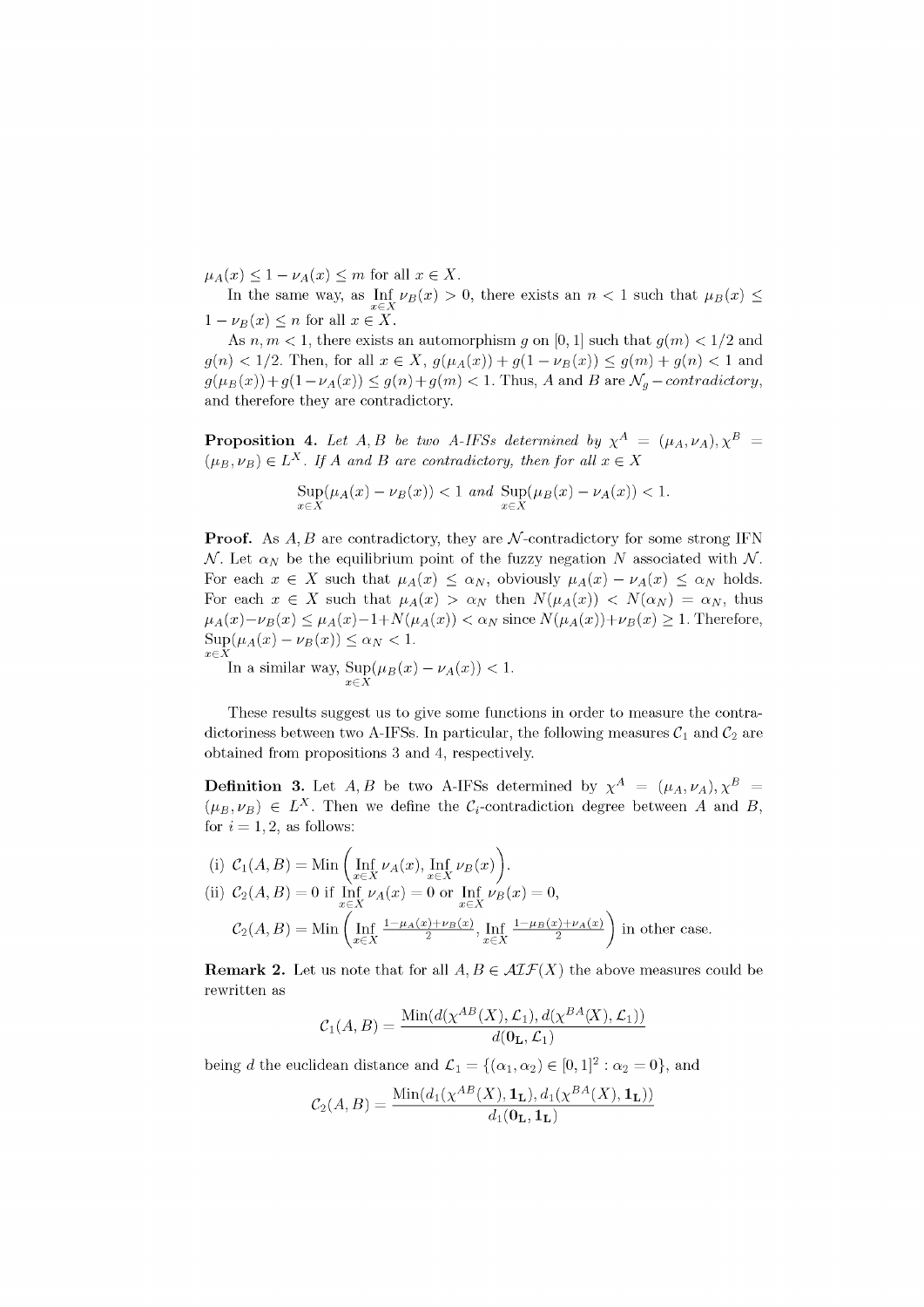provided Inf<sub>*VA(x)* > 0 and Inf<sub>*VB(x)* > 0, and being  $d_1$  the reticular (or Ham-</sub></sub>  $\overline{x \in X}$   $\overline{X} \in X$ ming) distance.

With a similar meaning, we propose a third measure:

**Definition 4.** Let  $A, B$  be two A-IFSs determined by  $\chi^A = (\mu_A, \nu_A), \chi^B =$  $(\mu_B, \nu_B) \in L^X$ . Then, we define the C<sub>3</sub>-contradiction degree between *A* and *B*  $(\mu_B, \nu_B)$ as

$$
\mathcal{C}_3(A,B) = \left\{ \begin{aligned} & 0 & \text{if } \inf_{x \in X} \nu_A(x) = 0 \quad \text{or} \quad \inf_{x \in X} \nu_B(x) = 0, \\ & \frac{\text{Min}(d(\chi^{AB}(X), \mathbf{1_L}), d(\chi^{BA}(X), \mathbf{1_L}))}{d(\mathbf{0_L}, \mathbf{1_L})} & \text{in other case,} \end{aligned} \right.
$$

being *d* the Euclidean distance.

Again, some properties are attained:

**Theorem 2.** For  $i = 1, 2, 3$ *, the function*  $C_i : \mathcal{AIF}(X) \times \mathcal{AIF}(X) \rightarrow [0, 1]$  given *for each*  $A, B \in \mathcal{AIF}(X)$  *as in definitions 3 and 4 satisfies:* 

*(i)*  $C_i$  is a symmetrical function:  $C_i(A, B) = C_i(B, A)$  holds for all  $A, B \in$  $\mathcal{AIF}(X)$ .

$$
(ii) C_i(\mathbf{0_L}, \mathbf{0_L}) = 1.
$$

- *(iii)* If  $\text{Inf}_{\alpha} \nu_A(x) = 0$  or  $\text{Inf}_{\alpha} \nu_B(x) = 0$  then  $\mathcal{C}_i(A, B) = 0$ .
- (iv)  $c_i$  is anti-monotonic at both variables with respect to the orders  $\leq_L$  in L and <br>  $\binom{L}{k}$  is anti-monotonic at both variables with respect to the orders  $\leq_L$  in L and *the usual one in*  $\mathbb{R}$ : *If*  $A, B, C \in \mathcal{A}L\mathcal{F}(X)$  with  $\chi^A \leq_L \chi^B$  then  $C_i(B, C) \leq$  $C_i(A,C)$ .

**Proof.** Properties *(i), (ii)* and *(iii)* are immediate from definitions 3 and 4. For property (iv), as  $\nu_B(x) \leq \nu_A(x)$  for all  $x \in X$ , it is  $C_1(B, C) \leq C_1(A, C)$ . Besides,  $1 - \mu_B(x) \leq 1 - \mu_A(x)$  and then  $(1 - \mu_B(x)) + \nu_C(x) \leq (1 - \mu_A(x)) + \nu_C(x)$ , and also  $(1 - \mu_C(x)) + \nu_B(x) \le (1 - \mu_C(x)) + \nu_A(x)$ . Then,  $C_2(B, C) \le C_2(A, C)$ . Finally,

$$
d(\chi^{BC}(X), \mathbf{1}_{\mathbf{L}}) = \inf_{x \in X} \sqrt{(1 - \mu_B(x))^2 + \nu_C(x)^2}
$$
  
\n
$$
\leq \inf_{x \in X} \sqrt{(1 - \mu_A(x))^2 + \nu_C(x)^2}
$$
  
\n
$$
= d(\chi^{AC}(X), \mathbf{1}_{\mathbf{L}})
$$

$$
d(\chi^{CB}(X), \mathbf{1}_{\mathbf{L}}) = \inf_{x \in X} \sqrt{(1 - \mu_C(x))^2 + \nu_B(x)^2}
$$
  
\n
$$
\leq \inf_{x \in X} \sqrt{(1 - \mu_C(x))^2 + \nu_A(x)^2}
$$
  
\n
$$
= d(\chi^{CA}(X), \mathbf{1}_{\mathbf{L}})
$$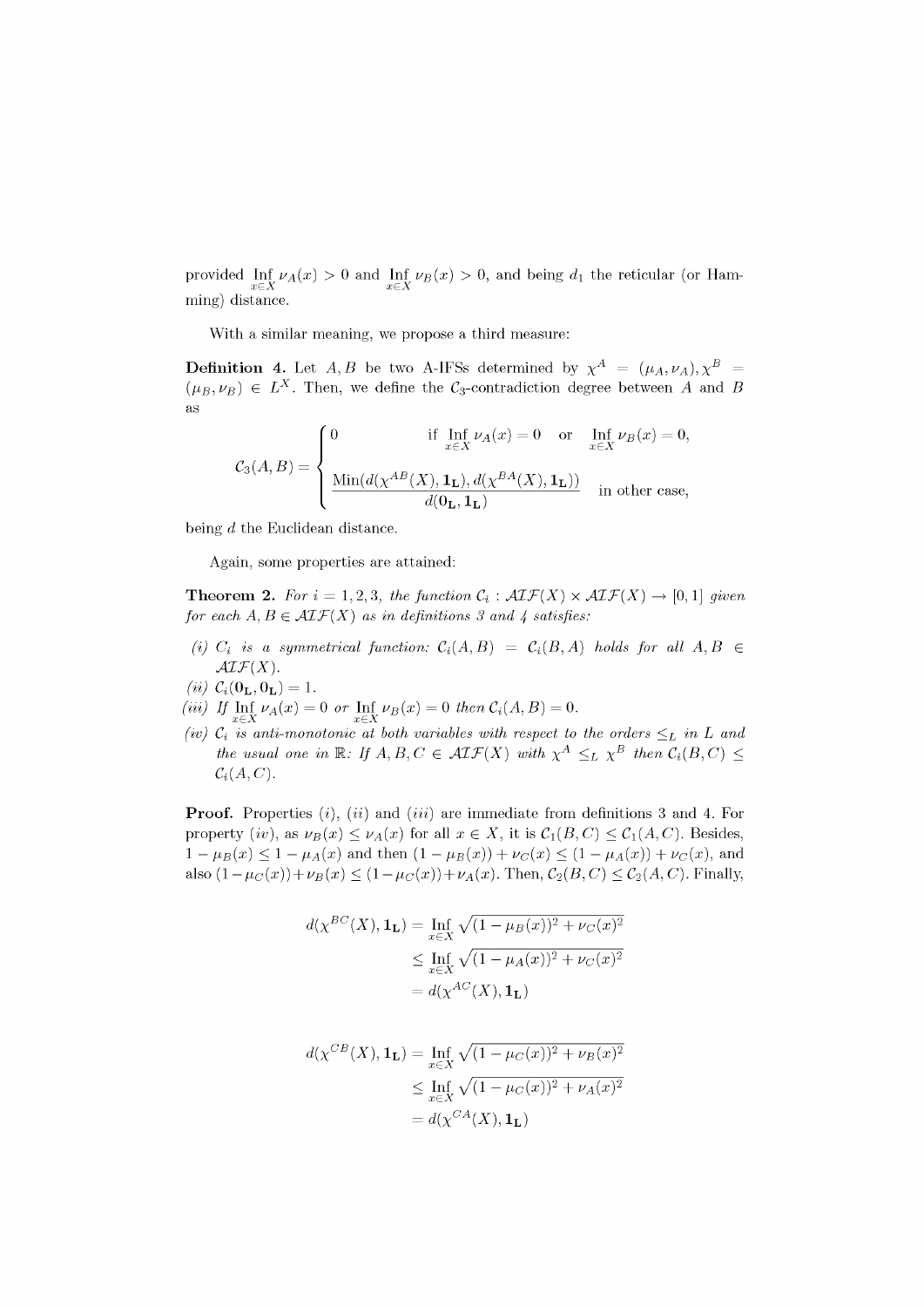Therefore  $C_3(B, C) \leq C_3(A, C)$ .

Besides, we have the following relation between the measures  $C_1$ ,  $C_2$  and  $C_3$ defined in 3 and 4.

**Proposition 5.** For all  $A, B \in \mathcal{AIF}(X)$  the following inequalities hold,

$$
\mathcal{C}_1(A, B) \le \mathcal{C}_2(A, B) \le \mathcal{C}_3(A, B)
$$

**Proof.** As  $C_1(A, B) \leq \nu_A(x), C_1(A, B) \leq \nu_B(x), \nu_A(x) + \nu_B(x) \leq \nu_A(x) + (1 - \nu_A(x))$  $\mu_B(x)$  and  $\nu_A(x) + \nu_B(x) \leq \nu_B(x) + (1 - \mu_A(x))$  for all  $x \in X$ , it is  $C_1(A, B) \leq$  $V_A(x) + (1-\mu_B(x))$  and  $C_1(A, B) \leq \frac{\mu_B(x) + (1-\mu_A(x))}{B}$  for all  $x \in X$  Therefore  $C_1(A, B)$ .  $\text{Min} \left( \text{Inf}_{x \in X} \frac{1 - \mu_A(x) + \nu_B(x)}{2}, \text{Inf}_{x \in X} \frac{1 - \mu_B(x) + \nu_A(x)}{2} \right) = \mathcal{C}_2(A, B)$ 

Now, as for all  $x \in X$  it is

$$
\frac{\nu_A(x) + (1 - \mu_B(x))}{2} \le \frac{\sqrt{\nu_A(x)^2 + (1 - \nu_B(x))^2}}{\sqrt{2}}
$$

$$
\frac{\nu_B(x) + (1 - \mu_A(x))}{2} \le \frac{\sqrt{\nu_B(x)^2 + (1 - \mu_A(x))^2}}{\sqrt{2}}
$$

then

$$
C_2(A, B) \leq \text{Min}\left(\text{Inf}_{x \in X} \frac{\sqrt{\nu_A(x)^2 + (1 - \mu_B(x))^2}}{\sqrt{2}}, \text{Inf}_{x \in X} \frac{\sqrt{\nu_B(x)^2 + (1 - \mu_A(x))^2}}{\sqrt{2}}\right)
$$
  
= C\_3(A, B)

# **4. Self-Contradiction and Contradiction between two A-IFSs**

As it was remembered in the first section, the study of self-contradiction of an A-IFS was initiated in<sup>7</sup>. An A-IFS  $A \in \mathcal{AIF}(X)$  is said to be a self-N-contradictory set with respect to any strong IFN,  $\mathcal{N}$ , if  $\chi^A(x) \leq_L (\mathcal{N} \circ \chi^A)(x)$  for all  $x \in X$ , where  $\chi^A$  is the *L*-membership function of *A*. Besides, an A-IFS  $A \in \mathcal{AIF}(X)$  is said to be a self-contradictory set if  $A$  is self- $N$ -contradictory regarding some strong IFN *M.* 

In general, there is not direct relation between the self-contradiction of two A-IFSs and the contradiction between them. In fact, let us see some examples.

**Example 4.** Let  $A, B \in \mathcal{AIF}(X)$  be two A-IFSs on a non-empty set X such that  $\mu_A(x) = \nu_A(x) = 1/2$  and  $\mu_B(x) = \nu_B(x) = 1/4$  for all  $x \in X$ . Then  $\mu_A(x) \le \nu_A(x)$ and  $\mu_B(x) \leq \nu_B(x)$  for all  $x \in X$  hold, and it implies that both A and B are self- $\mathcal{N}_s$ -contradictory where  $\mathcal{N}_s$  is the standard IFN (see <sup>5</sup>).

Nevertheless,  $\mu_A(x) = 1/2 \leq \nu_B(x) = 1/4$  for any  $x \in X$ , and then *A* and *B* are not  $\mathcal{N}_s$ -contradictory.

**Example 5.** Let us consider the set  $X = \{x, y\}$  and  $A, B \in \mathcal{AIF}(X)$  given by  $\chi^A(x) = (1/2, 1/4), \chi^A(y) = (1/4, 1/2), \chi^B(x) = (1/4, 1/2) \text{ and } \chi^B(y) = (1/2, 1/4).$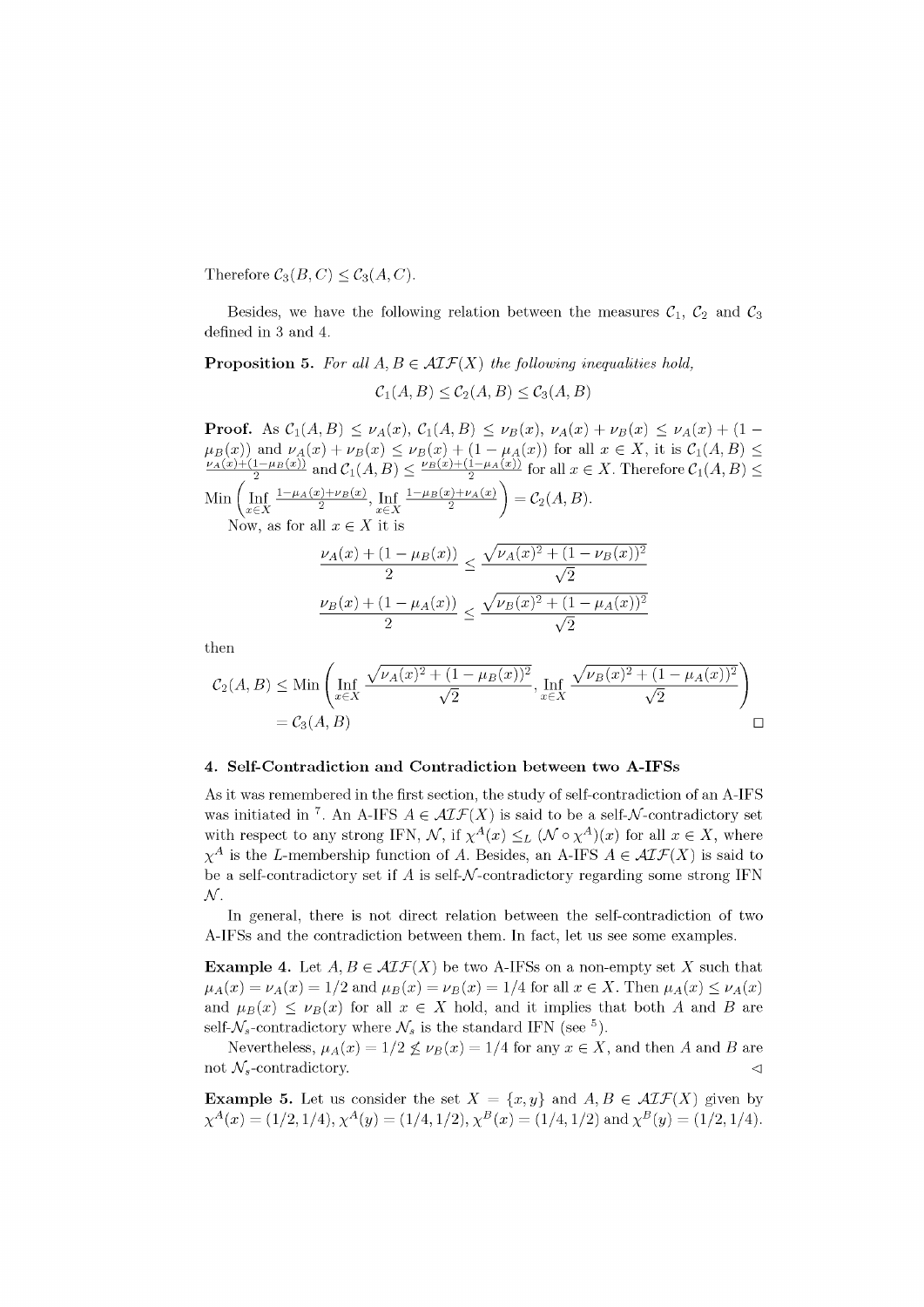Both *A* and *B* are not self- $\mathcal{N}_s$ -contradictory, as  $\mu_A(x) \nleq \nu_A(x)$  and  $\mu_B(y) \nleq \nu_B(y)$ . Nevertheless,  $\mu_A(x) \leq \nu_B(x)$ ,  $\mu_A(y) \leq \nu_B(y)$ ,  $\mu_B(x) \leq \nu_A(x)$  and  $\mu_B(y) \leq \nu_A(y)$ , thus A and B are  $\mathcal{N}_s$ -contradictory between them.  $\triangleleft$ 

Although these examples show the general independence between the  $\mathcal{N}_s$ contradiction between two A-IFSs and the self- $\mathcal{N}_s$ -contradiction of each of them, some results can be obtained.

**Proposition 6.** Let A, B be two A-IFSs given by  $\chi^A = (\mu_A, \nu_A), \chi^B = (\mu_B, \nu_B) \in$  $L^X$ , respectively, where  $\mu_A(x) = \mu_B(x)$  for all  $x \in X$ . Then, A, B are N*contradictory if and only if both A and B are self-* $N$ *-contradictory.* 

**Proof.** A, B are N-contradictory if and only if  $g(\mu_A(x)) + g(1 - \nu_B(x)) \leq 1$  and  $g(\mu_B(x)) + g(1 - \nu_A(x)) \leq 1$ , that is equivalent to  $g(\mu_B(x)) + g(1 - \nu_B(x)) \leq 1$  and  $g(\mu_A(x)) + g(1 - \nu_A(x)) \leq 1$ ; that is, both *A* and *B* are self-*N*-contradictory.  $\Box$ 

In the same way:

**Proposition 7.** Let A, B be two A-IFSs given by  $\chi^A = (\mu_A, \nu_A)$ ,  $\chi^B = (\mu_B, \nu_B)$ , *respectively, where*  $\nu_A(x) = \nu_B(x)$  for all  $x \in X$ . Then A, B are N-contradictory *between them if and only if both A and B are self-N-contradictory.* 

Finally, let us see that some properties satisfied for self- $\mathcal N$ -contradiction and selfcontradiction can not be directly translated to the case of contradiction between two A-IFSs.

For example, if an A-IFS A, with membership function  $\mu_A \in [0, 1]^X$ , is self-Ncontradictory, then  $\mu_A(x) \leq \alpha_N$ , for all  $x \in X$  $\binom{1}{2}$  is the equilibrium point of the fuzzy negation  $N$  associated with  $N$  and  $g$  is the generator of *N*. But, in general, if *A*, *B* are *N*-contradictory, it could be  $\mu_A(x) > \alpha_N$  and  $\mu_B(x) > \alpha_N$  for some  $x \in X$ , as the following example shows.

**Example 6.** Let us consider the set  $X = \{x, y\}$  and  $A, B \in \mathcal{AIF}(X)$  given by  $\chi^A(x) = (1/4, 3/4), \chi^A(y) = (3/4, 1/4), \chi^B(x) = (3/4, 1/4)$  and  $\chi^B(y) = (1/4, 3/4)$ . With the standard negation  $\mathcal{N}_s$ , A and B are  $\mathcal{N}_s$ -contradictory between them. However  $\mu_A(y)=3/4 > 1/2$  and  $\mu_B(x) = 3/4 > 1/2$ .

In a similar way, if an A-IFS A with membership function  $\mu_A(x)$ , is selfcontradictory then  $\mu_A(x)$  < 1, for all  $x \in X$  (see <sup>7</sup>). But again, if A, B are contradictory, then it could be  $\mu_A(x) = 1$  and  $\mu_B(y) = 1$  for some  $x, y \in X$ :

**Example 7.** Let us consider the set  $X = \{x, y\}$  and  $A, B \in \mathcal{AIF}(X)$  given by  $\chi^A(x) = (1,0), \, \chi^A(y) = (0,1), \, \chi^B(x) = (0,1)$  and  $\chi^B(y) = (1,0).$  *A* and *B* are contradictory between them. Nevertheless  $\mu_A(x) = 1$  and  $\mu_B(y) = 1$ .

However, another properties satisfied in self-contradiction could be, from a point of view, translated to contradiction between two A-IFSs. For example, in  $^7$  it was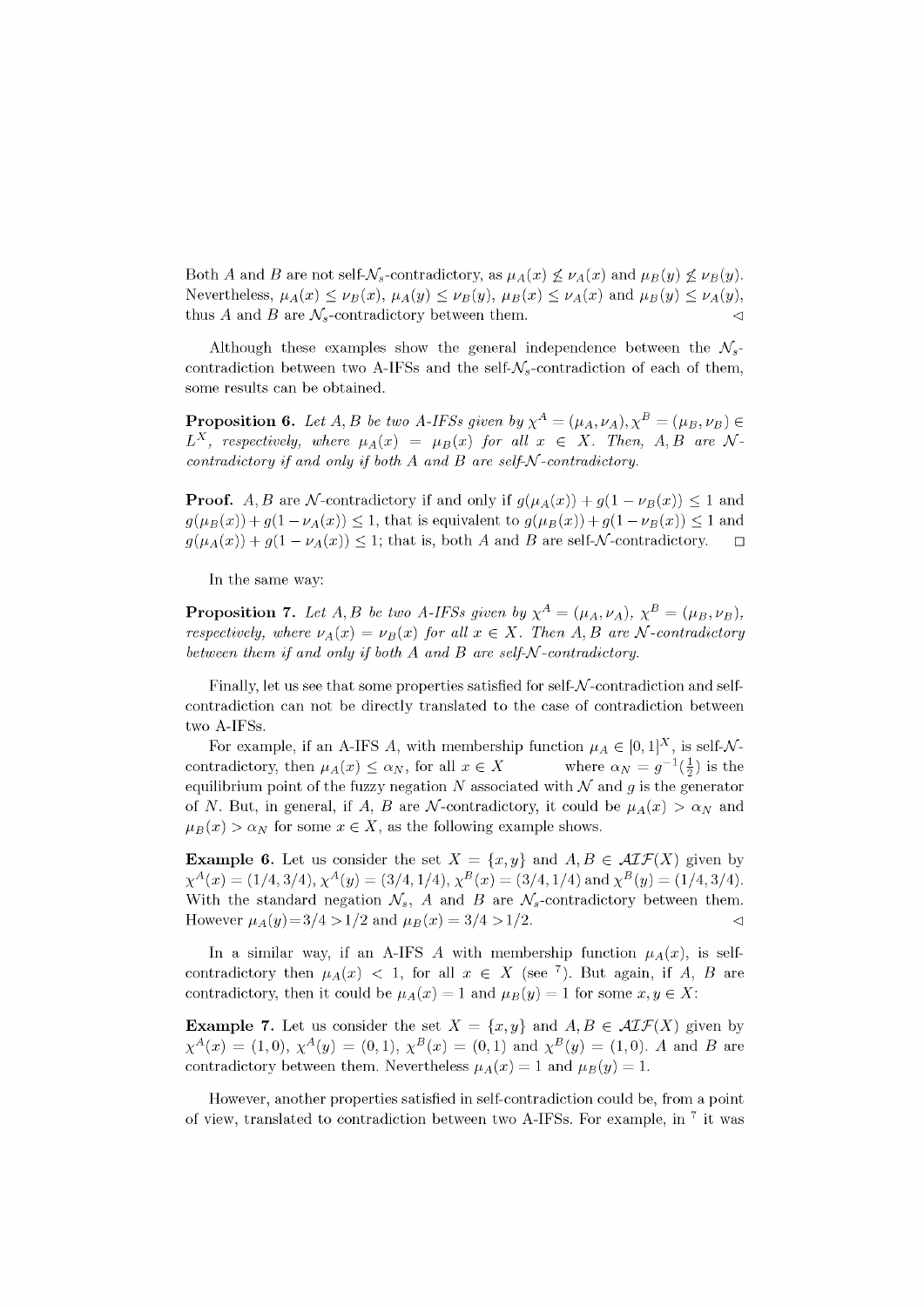showed that if  $\nu_A(x) \geq 1 - \alpha_N$  for all  $x \in X$ , then A is self-N-contradictory. In our case:

**Proposition 8.** Given  $A, B \in \mathcal{AIF}(X)$  determined by  $\chi^A = (\mu_A, \nu_A)$ ,  $\chi^B =$  $(\mu_B, \nu_B) \in L^X$  and given  $\mathcal N$  a strong IFN, if  $\nu_A(x) \geq 1 - \alpha_N$  and  $\nu_B(x) \geq 1 - \alpha_N$ *for all*  $x \in X$ *, then A, B are N-contradictory.* 

**Proof.** As  $\nu_A(x) \geq 1 - \alpha_N$  and  $\nu_B(x) \geq 1 - \alpha_N$  with  $\alpha_N = g^{-1}(\frac{1}{2})$  being g the generator of the negation *N* associated to *N*, the inequalities  $g(1 - \nu_A(x)) \leq \frac{1}{2}$  and  $g(1 - \nu_B(x)) \leq \frac{1}{2}$  are satisfied. Besides, as  $\mu_A(x) + \nu_A(x) \leq 1$  and  $\mu_B(x) + \nu_B(x) \leq 1$ it is hold that  $g(\mu_A(x)) \leq g(1 - \nu_A(x)) \leq \frac{1}{2}$  and  $g(\mu_B(x)) \leq g(1 - \nu_B(x)) \leq \frac{1}{2}$  and so  $g(\mu_A(x)) + g(1 - \nu_B(x)) \le 1$  and  $g(\mu_B(x)) + g(1 - \nu_A(x)) \le 1$ .

Also, in <sup>7</sup> it was showed that if  $\nu_A(x) > 0$  for all  $x \in X$ , then A is selfcontradictory. In our case, we have the result given in proposition 3: " $\inf_{x \in X} \nu_A(x) > 0$ and  $\inf_{x \in X} \nu_B(x) > 0$ , then  $A, B$  are contradictory".

Besides in the same paper, it was obtained that if  $\mu_A(x) > \alpha_N$  for all  $x \in X$ , then  $A$  is not- $\mathcal N$ -contradictory. Now, we have:

**Proposition 9.** Given  $A, B \in \mathcal{AIF}(X)$  determined by  $\chi^A = (\mu_A, \nu_A), \chi^B =$  $(\mu_B, \nu_B) \in L^X$  and given N a strong IFN, if  $\mu_A(x) > \alpha_N$  and  $\mu_B(x) > \alpha_N$  for all  $x \in X$ , then  $A, B$  are not  $\mathcal{N}$ -contradictory.

**Proof.** As  $\mu_A(x) > g^{-1}(\frac{1}{2}), \mu_B(x) > g^{-1}(\frac{1}{2}), 1 - \nu_A(x) \ge \mu_A(x)$  and  $1 - \nu_B(x) \ge$  $\mu_B(x)$  for all  $x \in X$ , then  $g(\mu_A(x)) + g(1 - \nu_B(x)) > 1$  and  $g(\mu_B(x)) + g(1 - \nu_A(x)) > 0$ 1 for all  $x \in X$ .

**Remark 3.** Last propositions point out that if  $\chi^A(X)$  and  $\chi^B(X)$  remain into the striped area (figure 6), which is included in the self- $\mathcal N$ -contradiction region, then  $A$ , *B* are *N*-contradictory; and if  $\chi^A(X)$  and  $\chi^B(X)$  remain into the grid area (figure 6), which is included in the non-self- $\mathcal N$ -contradiction region, then  $A, B$  are not  $N$ -contradictory.

## **5. Contradiction degree s and Self-contradiction degree s**

As it was said in section 4, there is not direct relation between the self-contradiction of two A-IFSs and the contradiction between them. But, however, we can consider self-contradiction as a particular case from contradiction.

We remember that, given  $A, B \in \mathcal{AIF}(X)$  determined by  $\chi^A = (\mu_A, \nu_A), \chi^B =$  $(\mu_B, \nu_B) \in L^X$  and given  $\mathcal N$  a strong IFN,  $A$  and  $B$  are  $\mathcal N$ -contradictory if  $\chi^A(x) \leq_L 1$  $(\mathcal{N} \circ \chi^B)(x)$ , for all  $x \in X$ . And, *A* is self-*N*-contradictory if  $\chi^A(x) \leq_L (\mathcal{N} \circ \chi^A)(x)$ , for all  $x \in X$ . Therefore, the definition of self- $\mathcal N$ -contradictory intuitionistic fuzzy set is a particular case from that of  $N$ -contradictory intuitionistic fuzzy sets, where the two sets are the same.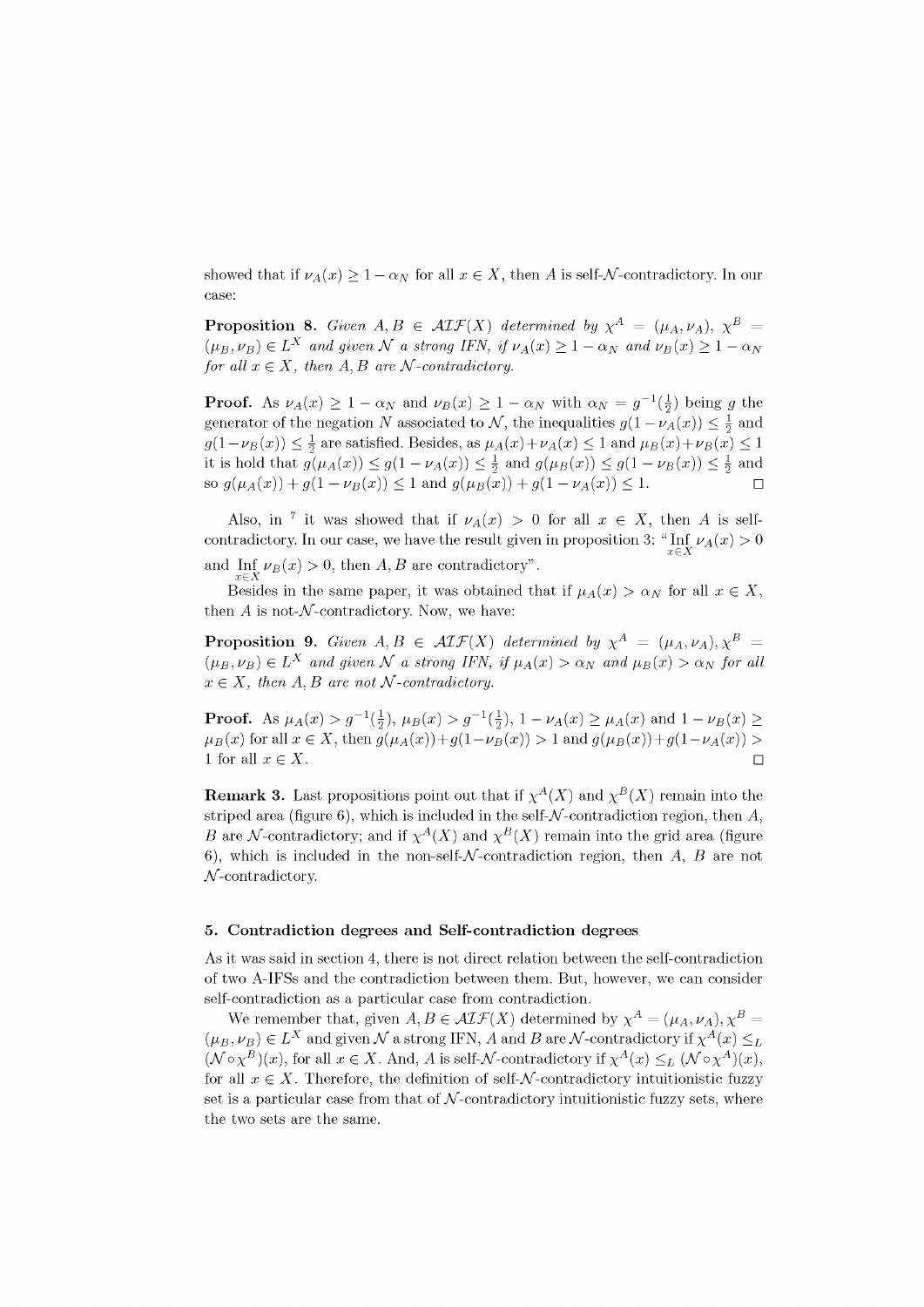

Fig. 6. Contradiction area and Non-Contradiction area.

In <sup>7</sup> it was showed that if  $\nu_A(x) \geq 1 - g^{-1}(1/2)$ , where *g* is the generator of the negation N associated to  $\mathcal{N}$ , then A is self-N-contradictory. And, if A is self-N-contradictory then  $\mu_A(x) \leq g^{-1}(1/2)$ . Again, this property can be obtained as a particular case from lemma 1.

Too, let us remember that,  $A, B \in \mathcal{AIF}(X)$  are contradictory if they are Ncontradictory regarding some strong IFN  $\mathcal{N}$ ; and  $\mathcal{A}$  is self-contradictory if  $\mathcal{A}$  is self- $\mathcal N$ -contradictory regarding some strong IFN  $\mathcal N$ . Again, the definition of selfcontradictory intuitionistic fuzzy set is a particular case from that of contradictory intuitionistic fuzzy sets, where the two sets are the same.

In<sup>7</sup> it was proved that if Inf<sub>*VA(x)* > 0, then *A* is self-contradictory. Again,</sub> *xEX*  this property can be obtained as a particular case from proposition 3.

On the other hand, the property "if *A* is self-contradictory then  $\sup_{x \in X} \mu_A(x) < 1$ ", can not be obtained as a particular case from some property for contradiction becan not be obtained as a particular case from some property for contradiction be $t_{\text{w}}$  and  $\lambda$  if  $\lambda$  is since  $\lambda$  and  $\lambda$  contradictory does not imply neither  $\sum_{x \in X} (x^{\lambda})^x$ 

1 nor  $\text{Sup }\mu_B(x) < 1$ , as it was showed in the example 7.

Taking into account that self-contradiction could be view as contradiction of a set with itself, the degrees of contradiction defined in this paper, provide us the respective degrees of self-contradiction.

So, the  $N$ -contradiction degrees given in definition 2 are turned into the following  $self-*N*-contradiction degrees:$ 

(i) 
$$
C_1^N(A) = \text{Max}\left(0, \text{Inf}_{x \in X}(N_g(\mu_A(x)) + \nu_A(x) - 1)\right)
$$

(ii) 
$$
C_2^N(A) = \text{Max} \left( 0, 1 - \text{Sup} \left( g(\mu_A(x)) + g(1 - \nu_A(x)) \right) \right)
$$

(iii) 
$$
\mathcal{C}_3^{\mathcal{N}}(A) = \frac{d(\chi^{AA}, \mathcal{R}_{\mathcal{N}}^*)}{d(\mathbf{0}_\mathbf{L}, \mathcal{R}_{\mathcal{N}}^*)} = \frac{d(\chi^A, \mathcal{L}_{\mathcal{N}}^*)}{d(\mathbf{0}_\mathbf{L}, \mathcal{L}_{\mathcal{N}}^*)}
$$

being  $\mathcal{L}_{\mathcal{N}}^* = \{(\alpha_1,\alpha_2) \in L$ ;  $N(\alpha_1) + \alpha_2 \leq 1\}$ , and taking into account that  $d(\mathbf{0_L}, \mathcal{R}_{\mathcal{N}}^*) = d(\mathbf{0_L}, \mathcal{L}_{\mathcal{N}}^*)$  since the  $\mathcal{N}\text{-boundary curve}$  is symmetrical.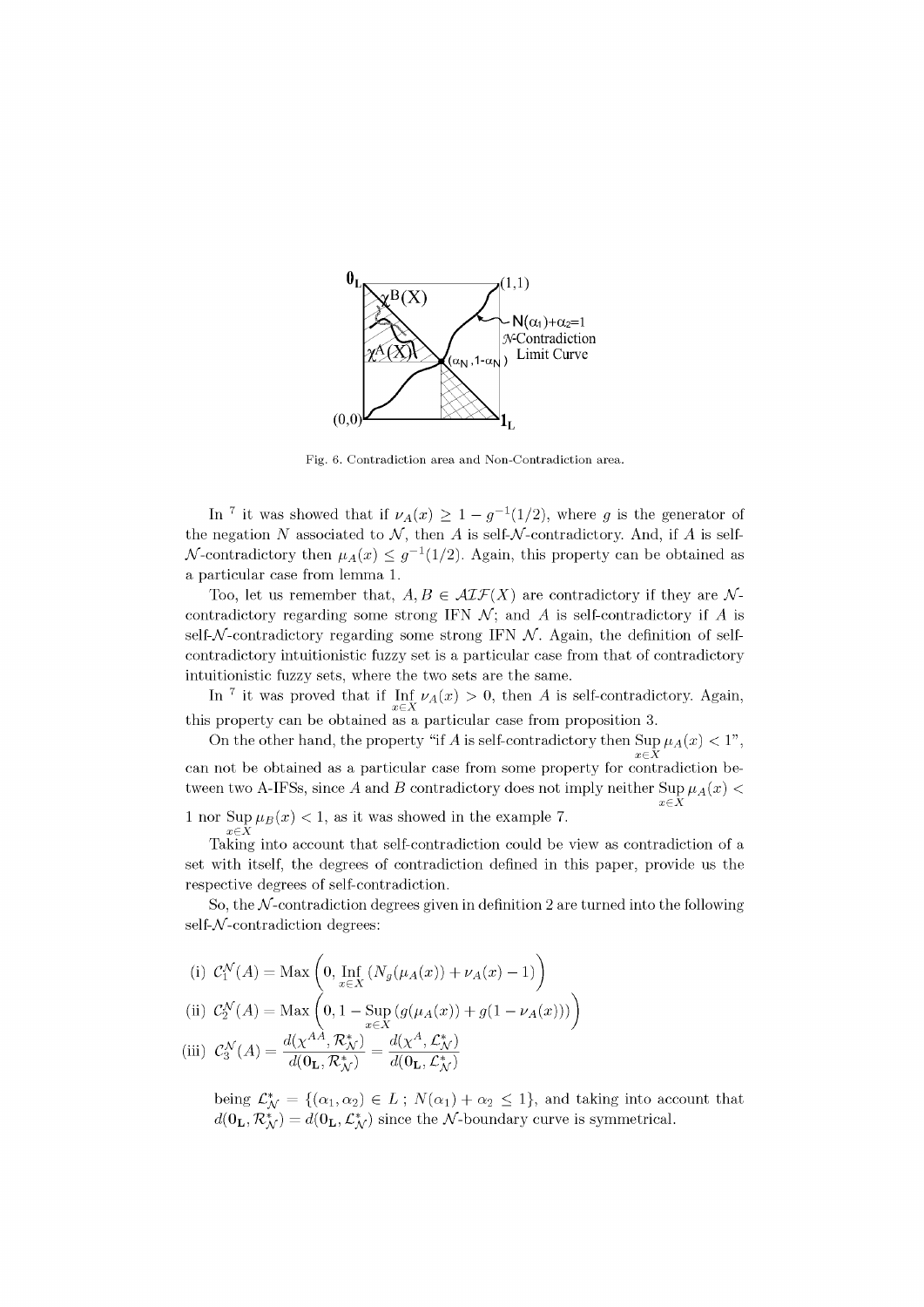These measures of self- $N$ -contradiction coincide with the measures of self- $N$ contradiction defined

In the same way, the contradiction degrees given in definitions 3 and 4 are turned into the following self-contradiction degrees:

(i) 
$$
C_1(A) = \inf_{x \in X} \nu_A(x) = \frac{d(\chi^A, \mathcal{L}_1)}{d(\mathbf{0}_\mathbf{L}, \mathcal{L}_1)}
$$
  
\n(ii) 
$$
C_2(A) = \begin{cases} 0 & \text{if } \inf_{x \in X} \nu_A(x) = 0, \\ \inf_{x \in X} \frac{1 - \mu_A(x) + \nu_A(x)}{2} = \frac{d_1(\chi^A, \mathbf{1}_\mathbf{L})}{d_1(\mathbf{0}_\mathbf{L}, \mathbf{1}_\mathbf{L})} & \text{in other case,} \\ \text{(iii) } C_3(A) = \begin{cases} 0 & \text{if } \inf_{x \in X} \nu_A(x) = 0, \\ \frac{d(\chi^A, \mathbf{1}_\mathbf{L})}{d(\mathbf{0}_\mathbf{L}, \mathbf{1}_\mathbf{L})} & \text{in other case,} \end{cases}
$$

Again, these measures of self-contradiction coincide with the measures of self- $\rm{contradiction\ defined\ in\ }^5.$ 

## **Conclusions**

Some functions to measure the contradiction between two intuitionistic (or Atanassov's) fuzzy sets have been proposed, both depending on a given intuitionistic negation, and independently on any specific negation. The basic properties of these functions have been shown. Furthermore, some results about the relation between self-contradiction, of each one of two intuitionistic fuzzy sets, and the contradiction between both of them, have been given.

#### **Reference s**

K. T. Atanassov, *Intuitionistic fuzzy sets* (Physica-Verlag, Heidelberg, New York, 1999). H. Bustince, J. Kacprzyk and V. Mohedano, "Intuitionistic fuzzy generators - Application to intuitionistic fuzzy complementation", *Fuzzy Sets and Systems* **114** (2000) 485-504.

E. Castifieira, S. Cubillo and S. Bellido, "Degrees of Contradiction in Fuzzy Sets Theory", *Proceedings IPMU'02,* Annecy (France), 2002, pp. 171-176.

E. Castifieira, S. Cubillo and S. Bellido, "Contradiccion entre dos conjuntos", *Adas ESTYLF'02*, León (Spain), 2002, pp. 379–383 (in Spanish).

E. Castifieira, S. Cubillo, C. Torres and V. Zarzosa, "Selft-Contradiction Degrees in Intuitionistic Fuzzy Sets", Proceedings of Joint EUSFLAT-LFA 2005, Barcelona (Spain), 2005, pp. 455-460.

E. Castifieira, S. Cubillo and C. Torres, "Searching Degrees of Selft-Contradiction in Atanassov's Fuzzy Sets", *Mathware and Soft Computing* (2006) (accepted).

S. Cubillo and E. Castifieira, "Contradiction in Intuitionistic Fuzzy Sets", *Proceedings IPMU'04,* Perugia (Italy), 2004, pp. 2180-2186.

G. Deschrijver, C. Cornelis and E. Kerre, "Intuitionistic fuzzy connectives revisited", *Proceedings IPMU'02,* Annecy (France), 2002, pp. 1839-1844.